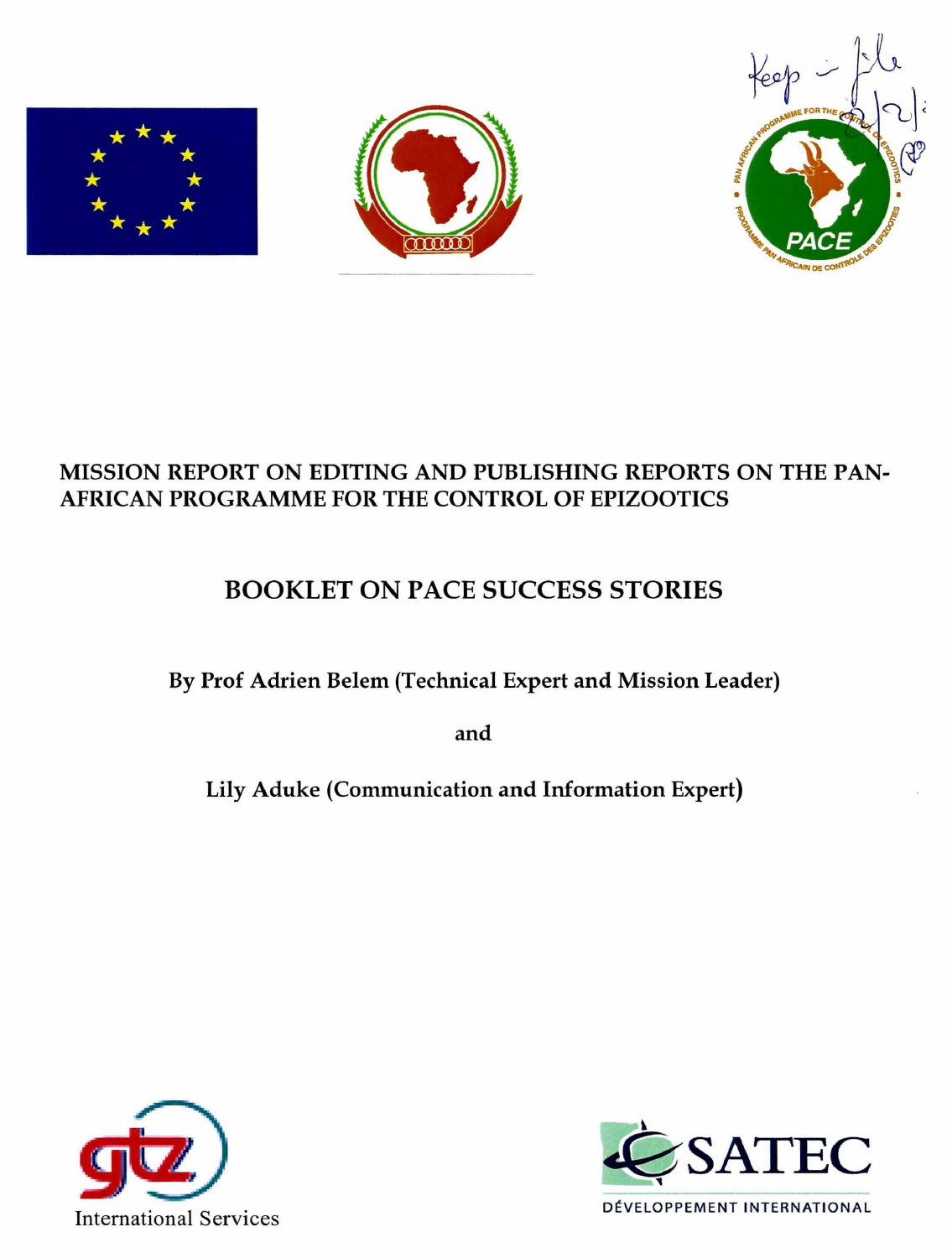# **Table of Contents**

| 1.1. Introduction and Background of the PACE Programme 3                                                                                                                                                                                                 |
|----------------------------------------------------------------------------------------------------------------------------------------------------------------------------------------------------------------------------------------------------------|
|                                                                                                                                                                                                                                                          |
|                                                                                                                                                                                                                                                          |
|                                                                                                                                                                                                                                                          |
| 2.1.2. Cost-benefice analyses of ESN and appropriate actions against disease7                                                                                                                                                                            |
| 2.3. Achievements in the Control of Rinderpest, CBPP and other Epizootics13<br>2.4. Achievements in strengthening the privatisation of animal health delivery services<br>and the involvement of private animal health workers in disease surveillance20 |

**2.6. Capacity Building for Communication...............................................................25**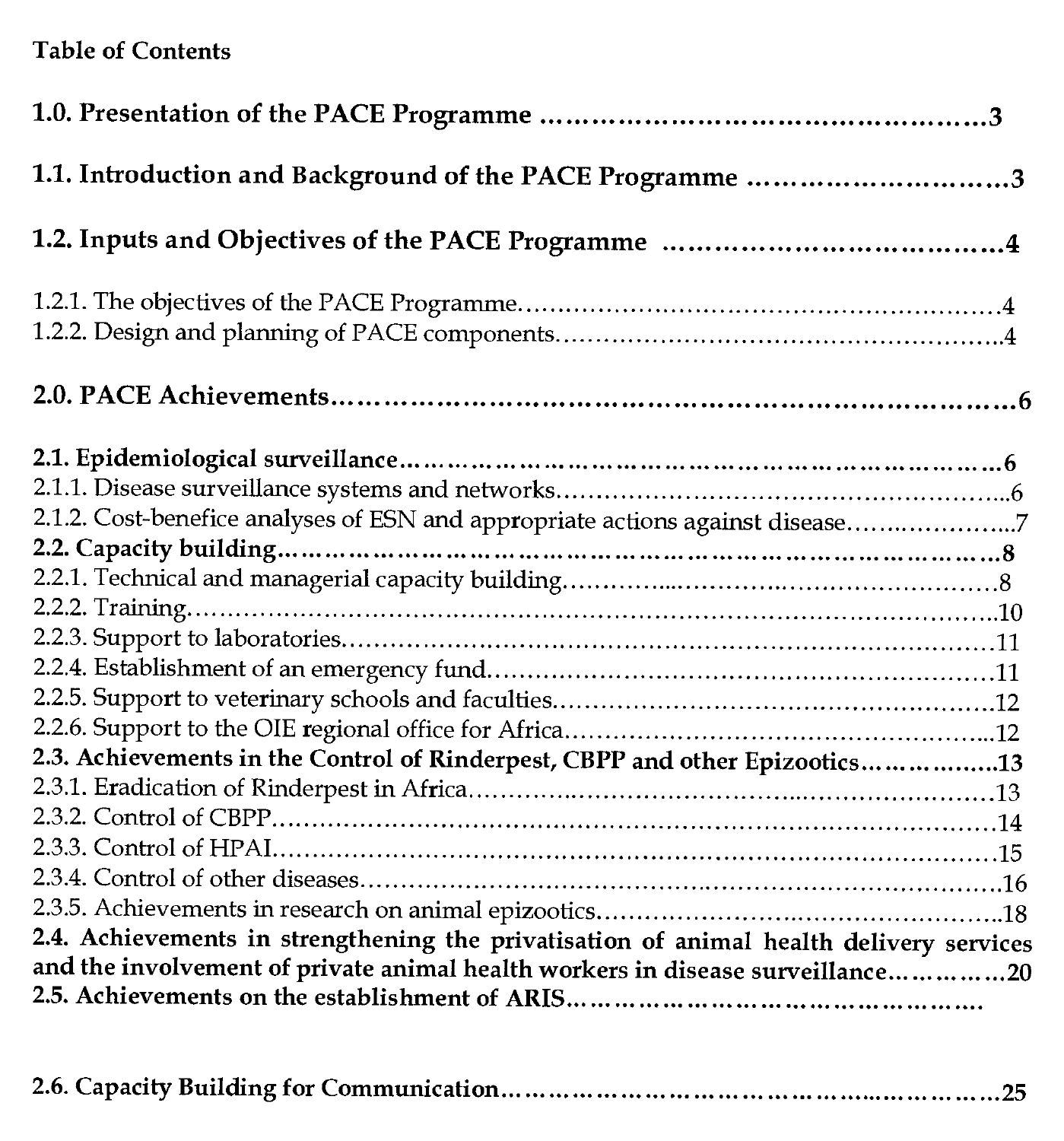# **1.0. Presentation of the PACE Programme**

# **1.1. Introduction and Background of the PACE Programme**

When Rinderpest was introduced to Africa in the late 19th Century, the pandemic killed up to 90% of cattle and other susceptible wildlife species. The disease has plagued the African continent since then due to the presence of large numbers of domestic and wild animals, the inadequacy of veterinary services, nomadic husbandry practices and insecurity. Concerted action to eradicate the disease, commencing with the "Joint Project 15", implemented by the Organization of African Unity/ Interafrican Bureau for Animal Resources (OAU/IBAR) in the 1960s and 1970s followed by the Pan African Rinderpest Campaign (PARC) in the mid 1980s and the Pan African Control of Epizootics (PACE) in the late 1990s, succeeded in eradicating Rinderpest from most of Africa with the exception of the so called mild strain of the virus in the "Somali Eco-system", an area of land that encompass South East Ethiopia, North East Kenya and Southern Somalia.

The PACE Programme, which is in its final phase (November 1999 to February 2007) was conceptualized to build on the headway made by the Pan African Rinderpest Eradication Programme (PARC) (1986 to 1999) in the campaign against Rinderpest. The PARC has lasted from 1986 to 1999 and has been co-financed by the European Community (EC). PARC has been a follow up of the Joint project 15 (JP15) (1962 to 1976) also aimed at fighting the Rinderpest in Africa. All these actions have already done a great deal to improve health security by combating Rinderpest, one of the most devastating contagious diseases of cattle.

Taking advantage of PARC's achievements, a fundamental objective of PACE was to continue the establishment of effective surveillance systems for animal diseases in 30 countries involved in the programme. Such surveillance is essential for an effective veterinary service in any country as is indicated by the requirement for adequate disease reporting (OIE, 2002). Thus without effective surveillance for important animal diseases, particularly those that affect trade in livestock and livestock products, human health or the economics of animal production, a veterinary service will not be considered reliable. Increasingly, the World Organization of Animal Health (OIE) provided a mechanism whereby member countries may apply for recognition of freedom from specific diseases, such as Rinderpest, foot and mouth disease (FMD), contagious bovine pleuro-pneumonia (CBPP) and bovine spongiform encephalopathy (BSE). In order to apply successfully it is necessary for the country concerned to demonstrate, irrespective of the requirement for individual diseases, that it has an effective veterinary service which, as already indicated, includes an effective surveillance system. Consequently, all applications for freedom from disease need to be supported by surveillance data. For this reason, in the context of globalisation the establishment of surveillance system has become a priority for veterinary services in countries, which would like to take part in the international trade of livestock and animal by-products.

In particular, Rinderpest eradication is a global objective and the African Union / Inter African Bureau for Animal Resources (AU / IBAR), through the Pan African Programme for the Control of Epizootics (PACE) has been for 7 years spearheading its eradication in the African continent.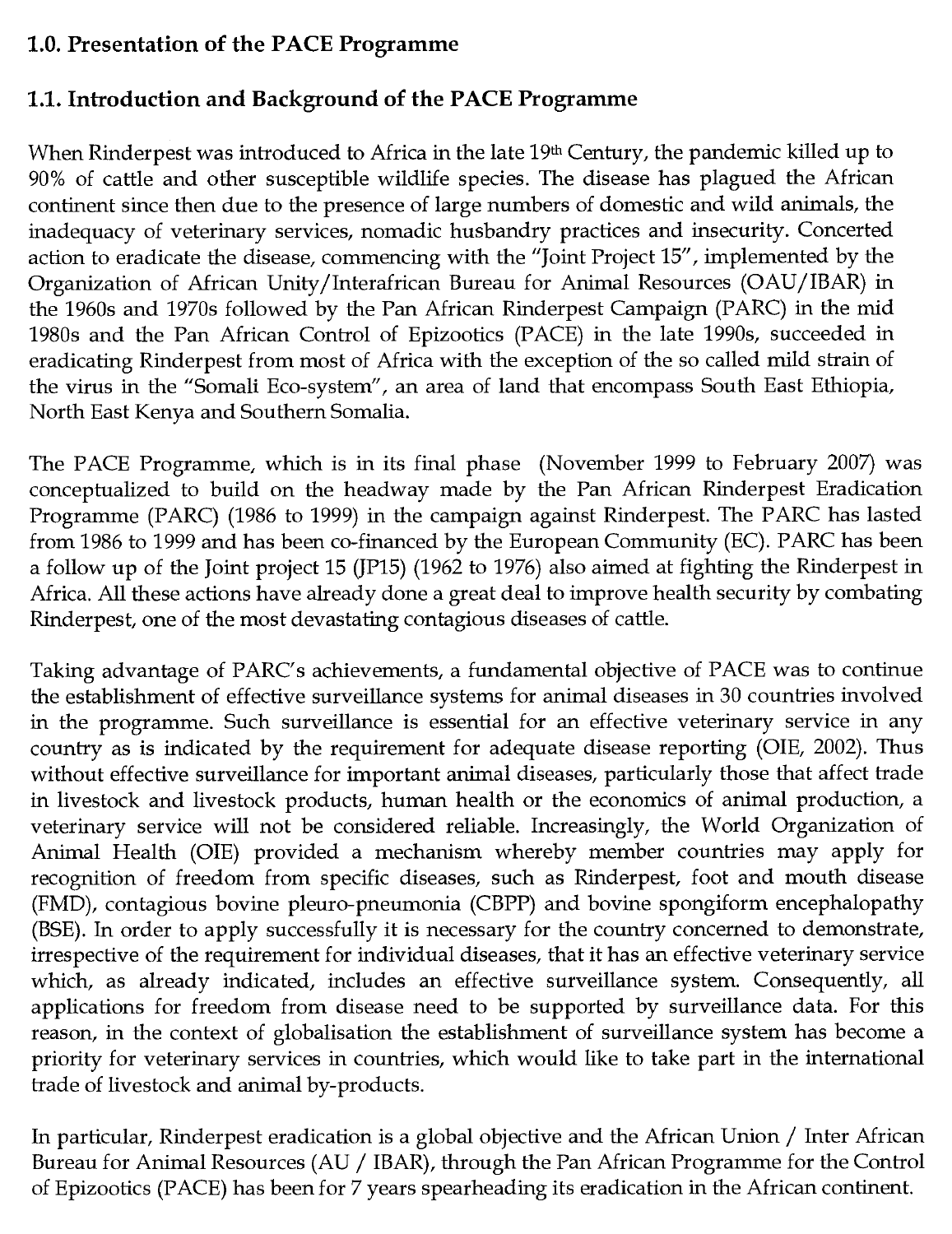# 1.2. Inputs and Objectives of the PACE Programme

# *1.2.1. The Objectives of the PACE Programme*

The PACE programme has been designed to meet beneficiaries' requirements, country needs and global priorities in terms of control of Rinderpest and other major epizootic diseases of livestock. This has been implemented by inputs to meet the following objectives:

- developing disease surveillance
- developing animal health information systems
- continuing with Rinderpest eradication
- strengthening of control of other major animal epizootic diseases

The PACE Programme has established the PACE Epidemiology Unit (PEU) and Data Management Unit (DMU) for implementation of disease surveillance and information system components, through the following objectives:

- To enhance national capacities in the delivery of epidemiological services
- To Facilitate the eradication of Rinderpest from Africa by assisting in the elimination of the virus from the remaining foci of infection and verification that eradication has been achieved
- To assistance to member countries in the control of other major epizootic diseases
- To support the privatisation of national veterinary services with amendments to national legislation where appropriate
- To increase livestock farmers' awareness of the benefits of animal health services and strengthening linkages between central institutions and livestock farmers

# *1.2.2. Design and planning of PACE components*

# *Training*

Planning and implementation of training interventions was carried out by individual components of PACE at Central, Regional and National levels.

# *Privatisation and Legislation*

The strategy to promote privatisation in the delivery of veterinary services included two main elements:

- Updating veterinary legislation in PACE countries so that there is a framework for privatised veterinary services.
- Provision of relevant training of private veterinary service providers.

This was done by two main components, namely:

- The VLPU, which provided technical assistance to PACE countries to modernize their veterinary legislation
- The CAPE project, which focused on the promotion of the use of Communitybased Animal Health Workers (CAHWs)

In addition, national PACE privatisation units were involved in promoting the privatisation of veterinary services within their own countries. In the case of CAPE, much of the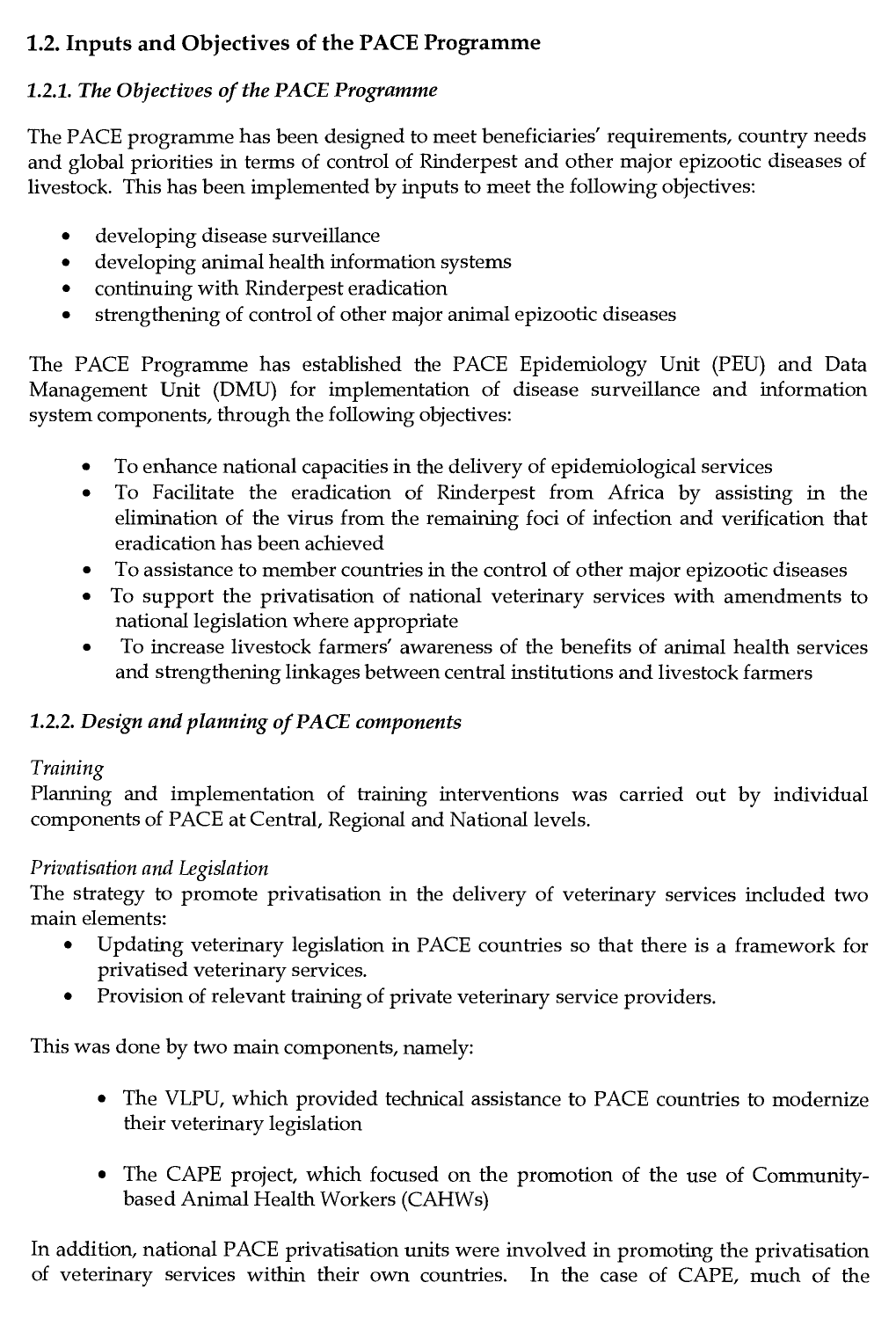implementation was done through NGOs working in conflict areas and remote ASAL regions where conventional veterinary services are not available.

Although not a planned component, in some countries PACE continued to administer a scheme set up under PARC to provide guarantee funds against bank loans and credit to private veterinarians.

#### *Expanding awareness of animal health services and benefits and improving linkages between central institutions and livestock farmers*

In order to achieve these objectives, the Communication TAs in Nairobi and Bamako visited all the PACE countries to advise and train locally appointed national PACE Communication officers on how to strengthen their farmer awareness programmes. This included advice on how to strengthen linkages between central institutions (usually Government Veterinary Services) and livestock farmers. Implementation of these recommendations and advice was the responsibility of the local National PACE Communication Officers under the direction of National PACE co-ordinators.

#### *Laboratory diagnostic services*

As part of PACE's objectives to eradicate Rinderpest and strengthen surveillance of other major epizootic diseases, national central and district veterinary laboratories were strengthened by training of staff and provision of laboratory equipment and consumables. Three of the National Central Veterinary Laboratories (KARI, Muguga; LNERV/ISRA Dakar and LANADA, Bingerville) were designated as Regional Rinderpest and PPR Reference laboratories. A laboratory expert seconded by the International Atomic Energy Agency (IAEA) provided technical assistance from 2001 to March 2006.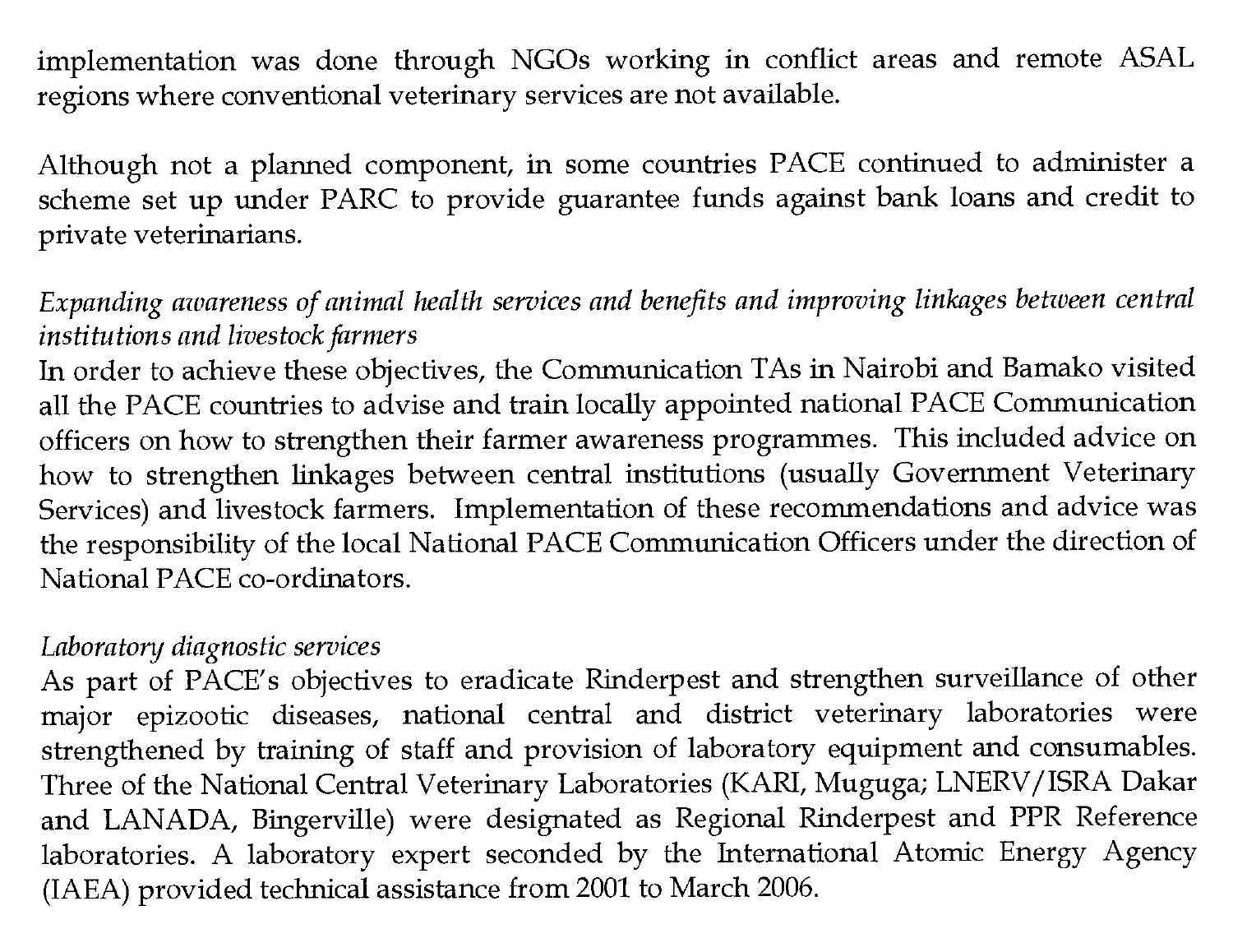# 2.0. PACE Achievements

### 2.1. Epidemiological surveillance

Epidemiological surveillance is defined as a system based on systematic and continuous collection, analysis and interpretation of animal disease (or infection) data, allowing the health status and associated factors of given populations to be followed in space and time for use in the planning, implementation and evaluation of disease control measures. It should satisfy the information requirements of accurate disease reporting, risk analysis and determination of animal health status, both for international trade as well as for internal decision-making. Surveillance data underpin the quality of disease reporting and provides the basis for accurate risk analysis. Such data are also essential to support claims for a particular disease/infection status.

### 2.1.1. Disease surveillance systems and networks

Since the beginning of the activities of PACE Programme, 100% of member countries have established or revitalized their national ESS and to date all diseases surveillance systems are operational excepted in Equatorial Guinea. In general, the surveillance systems set up have a good organization resting on supervision bodies (steering committee and technical committee), a central unit and the actual field network composed of livestock agents working under the supervision of heads of departmental and regional services. When this whole arrangement is placed under the supervision of the Directorate of Veterinary Services, one can consider that there is a genuine line of command facilitating the flow of animal health information. But this is not always the case, as in certain countries, the field agents are working under regional directorates that report to the Ministry of Agriculture. With this configuration, this creates command problems when implementing actions, mostly when handling rapid outbreak interventions. It must also be pointed out that the organization of surveillance systems is formalized in many cases by regulatory texts (ministerial order, for example).

Taking into consideration the various wildlife populations in Africa, wildlife disease surveillance has been addressed. The Wildlife epidemio-surveillance is a new field of activities launched by PACE Programme in Africa. That why, it was necessary to precise the concept before bringing it to the field. This was done through training workshops mainly on wildlife epidemio-surveillance but also on wildlife game captures techniques. Efficient wildlife epidemio-surveillance could only be done through consolidation of regional teams and working at an ecosystem level, pooling resources and sharing data of a transboundary nature. This has both scientific and practical benefits and had facilitated the preparation of OIE pathway dossiers for applications on freedom from diseases and therefore for infections.

PACE programme has contributed to improving the equipment of agents by funding the acquisition of vehicles, motorcycles, cold chain material, laboratory equipment and various other equipments. The delays noted in the acquisition of equipments because of a lack of familiarity with the managing procedures of EDF projects have gradually been curbed. Some countries have also received equipment through other projects that have generally improved the operationally of veterinary services. However, there are problems in covering recurrent costs (fuel, maintenance) for vehicles as well as motorcycles.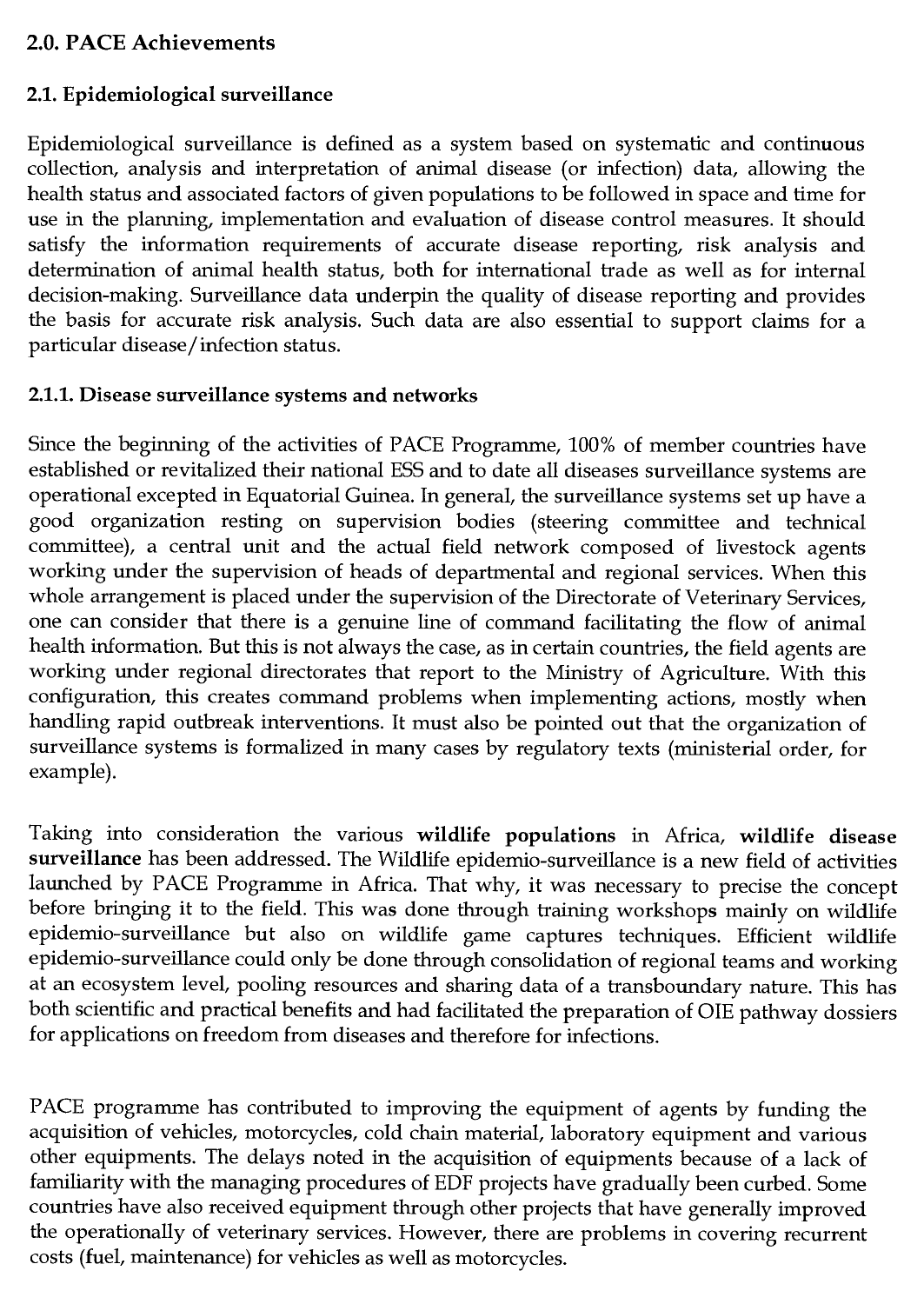There are improvements noted in the flow of animal health information between the field and the central veterinary administration and from the latter to the laboratories. The reporting uses forms in line with the OIE requirements and is managed in a centralized computerized system based on the ARIS software (Animal Resource Information System), developed by the PACE programme. Apart from the traditional data transmission channels (monthly reports, warning bulletin), certain countries have set up an inter-connected network which makes possible instant flow of recorded information. The PCU encourages countries to go in this direction by fostering the funding of this type of investment during the last year of the PACE programme. There are still reporting problems however, particularly in those countries where the command line no longer exists.

In order to optimise network operation, the PACE programme has promoted the introduction of performance indicators (PI), which are qualitative tools for steering and verifying the adequate functioning of networks. Performance indicators are defined as a limited number of variables, gathered on a control board, which help continually assess the level of realization of priority activities of the network in order to facilitate steering. A regional network was organized by the PACE programme in August 2004 in Dakar (Senegal) to train epidemiologists on the use of these tools. The PACE epidemiology unit has published a guide for the development of performance indicators for evaluating epidemiosurveillance networks in two languages, English and French. This guide provide the central veterinary authority of a country with a mechanism to assure itself of the effectiveness of the ESS. The aim of this document is to provide guidance to enable countries to develop their own indicators for evaluation of the capacity and functionality of the ESS. These guidelines are generic to ESS and do not address Rinderpest (RP) surveillance specifically.

In an effort to make the surveillance systems more sustainable and provide an incentive to improve and adapt existing surveillance systems the PEU developed ideas, which would increase the justification of ESS. The PACE Coordination Unit and AU-IBAR strive to help officials of veterinary services sensitize national decision makers on the interest and the economic benefits for countries to further invest in a sustainable manner in animal health in general and animal disease epidemiological surveillance in particular. To achieve this, they put at their disposal any relevant information which could serve as selling point for total ownership of epidemiological surveillance activities at the end of the program.

#### **2.1.2. Cost-benefice analyses of ESN and appropriate actions against diseases**

One must keep in mind that the two fundamental objectives in terms of animal health economics are: maximize the financial impact of the control or preventive method chosen (vaccination system, surveillance system), on the one hand, and minimize their financial costs, on the other hand. Any presence of a disease at a given prevalence (percentage of animals affected) corresponds to direct and indirect costs which may be converted into losses and which can be avoided, with more or less success, thanks to epidemio-surveillance. The efficiency of epidemiological surveillance applied to a disease and for a given species may be classically appreciated from direct or indirect losses avoided thanks to that surveillance.

Studies conducted by the PACE programme (1999-2006) showed that epidemio-surveillance system is essential for developing a cost-effective animal disease eradication program. A good epidemio-surveillance system can provide such information and make it possible to plan a selective low-cost intervention as opposed to a blind intervention using mass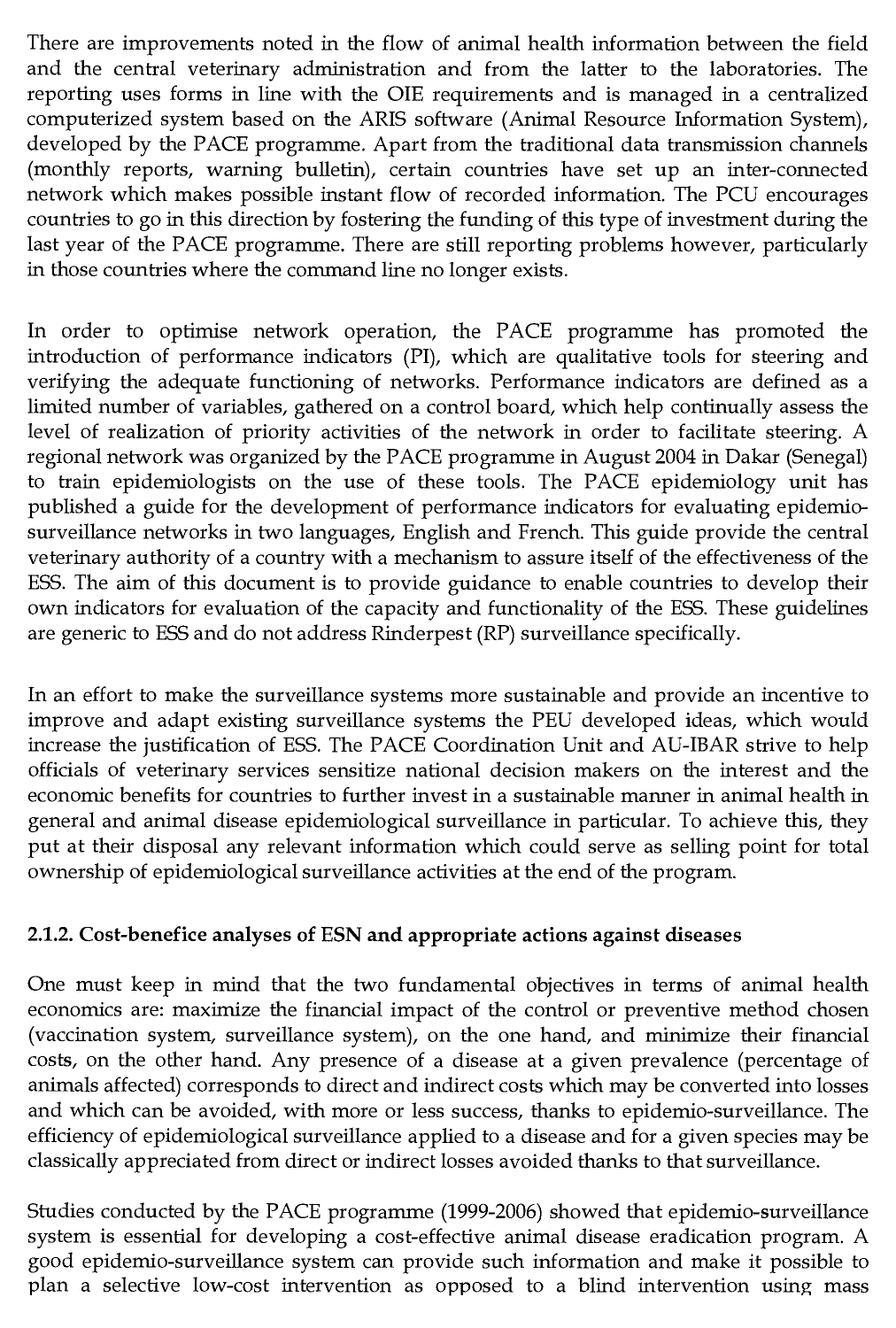vaccination. Several of those PACE studies have clearly shown that investment in animal disease control is beneficial both from an economic and social standpoint. For example, for each  $\epsilon$  invested in Rinderpest control in ten (10) African countries considered in a study, there is a return of  $E1.83$  and a net present value  $E29.0$  million. Similarly, investment in CBPP control in twelve (12) countries considered yields a return of  $\epsilon$  1.95 and a net benefit of  $\epsilon$  11.8 million.

According to all the studies conducted, there is no doubt that appropriate control of animal diseases and in particular an effective veterinary epidemiological surveillance, covering all really priority diseases (from an economic standpoint) is very beneficial for the countries, for their populations and for their public expenditures. When one adds to this equation the possibilities or opportunities of exporting livestock products (thanks to a better health status, recognized by the international community), or the impact of certain diseases on public health (rabies, brucellosis, tuberculosis, Rift Valley Fever), the return or benefit/cost ratio becomes even more positive, since there will be social and humanitarian considerations in addition to the economic considerations.

# 2.2. Capacity building

# *2.2.1. Technical and managerial capacity building*

# *2.2.1.1. Technical and managerial capacity building at Institutional level (AU-IBAR/PCU)*

The AU encourages IBAR to take a pro-active role in defining the possible future of the institution. As part of its contribution to the institutional development of IBAR, PACE and CAPE made available resources to access external and mutually acceptable expertise to assist with the exercise of preparing a strategy paper on the possible direction for IBAR's institutional development.

The Finance Agreement signed in 1999 with the EC included indicators at the level of its' specific objectives putting an emphasis for the PACE programme to achieve an increased capacity and a 'safeguarding of animal health against list A diseases'. Delivery and access to veterinary services is not explicitly mentioned at the level of specific objectives but it is assumed to be part of capacity building.

Increased capacity is specified to include technical and economic assessment of diseases and generation of control programs, both for the programme as a whole and for the national programmes. To address the programme as a whole in this part of this document, since the PCU was in charge of assisting each country, it is important to notice that much capacity building effort has gone into strengthening of surveillance networks. Effectiveness of these networks is primarily measured by 'functionality' and performance indicators such as timely receipt of disease information, time needed to analyse samples and existence of emergency plans. Expressed in these terms, functionality has improved in most of the countries.

It is also relevant to mention that in the first few three years or so of PACE, considerable effort was put into institutional communication even if this effort has been greatly reduced those last years, close to the end of the programme. The following outputs have been produced:

- CD ROMs on Epidemio-surveillance and Rinderpest.
- Pan-African Animal Health Year Books (2003 and 2004) produced and distributed.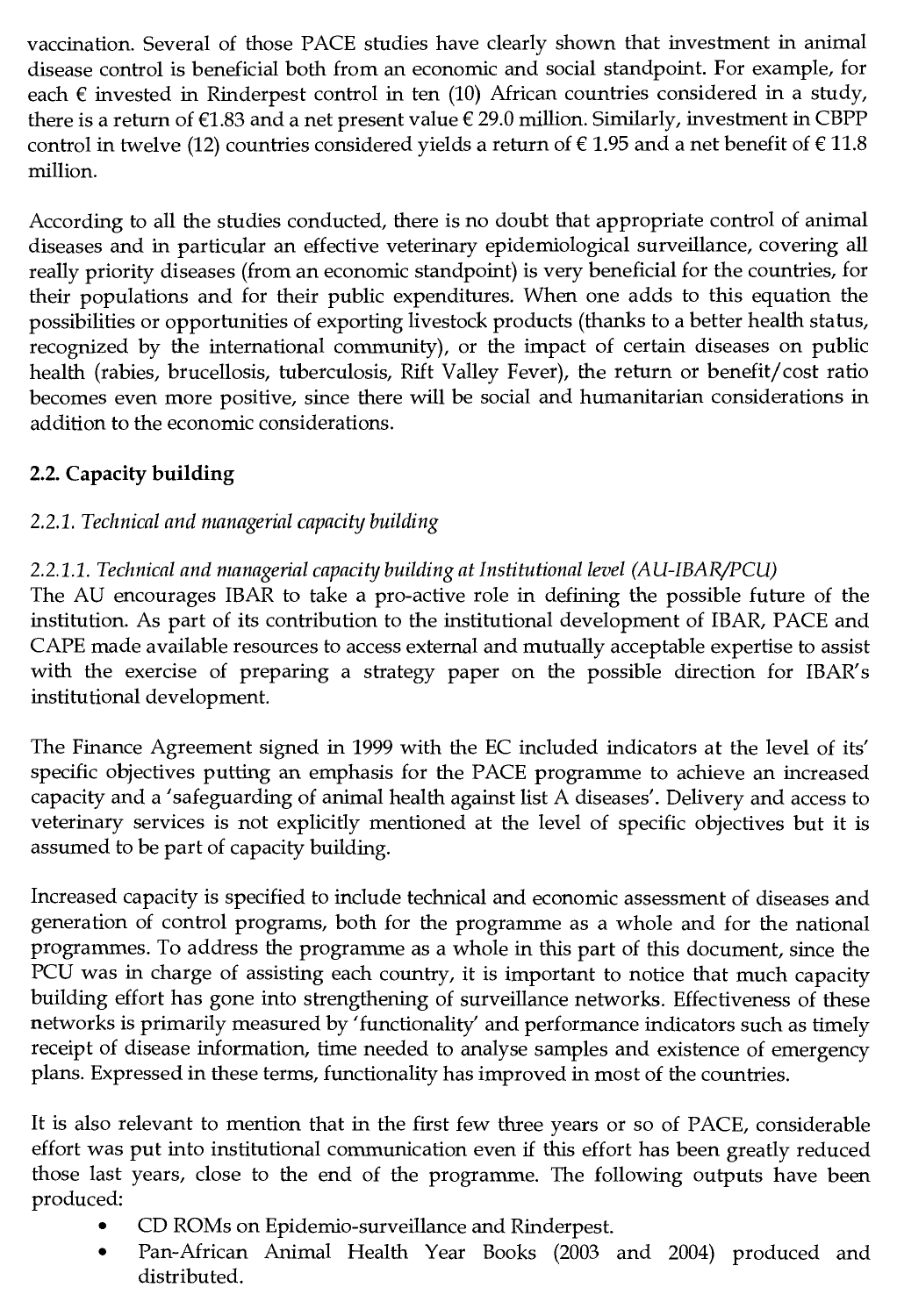- Setting up of the PACE website.
- A PACE Video documentary produced and distributed to national co-ordinators.
- PACE Press kit.
- Assistance to other projects within IBAR to produce outreach materials, e.g. FITCA, CAPE and IBAR itself.
- Video on livestock producers' views produced with CAPE.

# *2.2.1.2. Technical and managerial capacity building at regional level*

At the regional levels and more importantly at the Regional Coordination for West and Central Africa located in Bamako because the Regional Coordination for East Africa remained together with the overall Coordination Unit in Nairobi, PACE ha also done a lot in technical and managerial building.

In July 2003, a MOU was signed between AU and Ethiopia transferring responsibility of PANVAC to AU. Then, the PACE Laboratory Expert was recruited to become Director of PANVAC working under the Director of IBAR. Despite some problems over funding, by the 12th AC meeting in April 2006, the AC reported that PANVAC was now operating effectively with a substantive Director and budgetary provisions. Thus this process appears to have been carried out very efficiently, and PACE has contributed very significantly to the revitalisation of PANVAC.

With the cessation of Rinderpest vaccination throughout the PACE countries, PACE has established a Rinderpest vaccine bank as a precaution against a re-emergence of the disease since it has been observed that cattle populations become increasingly susceptible to infection. A stock of 500,000 doses has been placed at the Botswana Vaccine Institute which takes care of its storage and quality assurance.

Furthermore, PACE funded a bank of Rinderpest vaccine in Lokichoggio in N.W. Kenya and in Khartoum (Sudan) in the final stages of the Rinderpest campaign in Southern Sudan. These PACE contributions to emergency preparedness against Rinderpest appear to have been implemented efficiently, although care is required to ensure that the vaccine bank is replenished when vaccine stocks expire as was noted in the PACE annual report of June 2002 to May 2003.

In April 2006, the 12th ACM recommended that Euro 350,000 be allocated for the purchase of HPAI vaccine. This recommendation was subsequently approved by the EC and the HPAI vaccine bank will be managed by the OIE.

# *2.2.1.1. Technical and managerial capacity building at national level*

At countries' levels, PACE has worked at some extent in developing the private veterinary and animal health sector. The second result in the PACE Logical Framework was "Greater privatisation of veterinary services and public/private sector linkage in this field". To support the legal status of privatised veterinary services, one of the activities is the "harmonisation of legislative positions on the veterinary profession and veterinary drugs". These activities were refined in the extension phase with the following activities:

• Development of national guidelines for CAHW systems, legislative reform, development of licensing procedures for CAHW trainers and trainees, development of agreements with implementing agencies to ensure harmonised approaches and private sector involvement.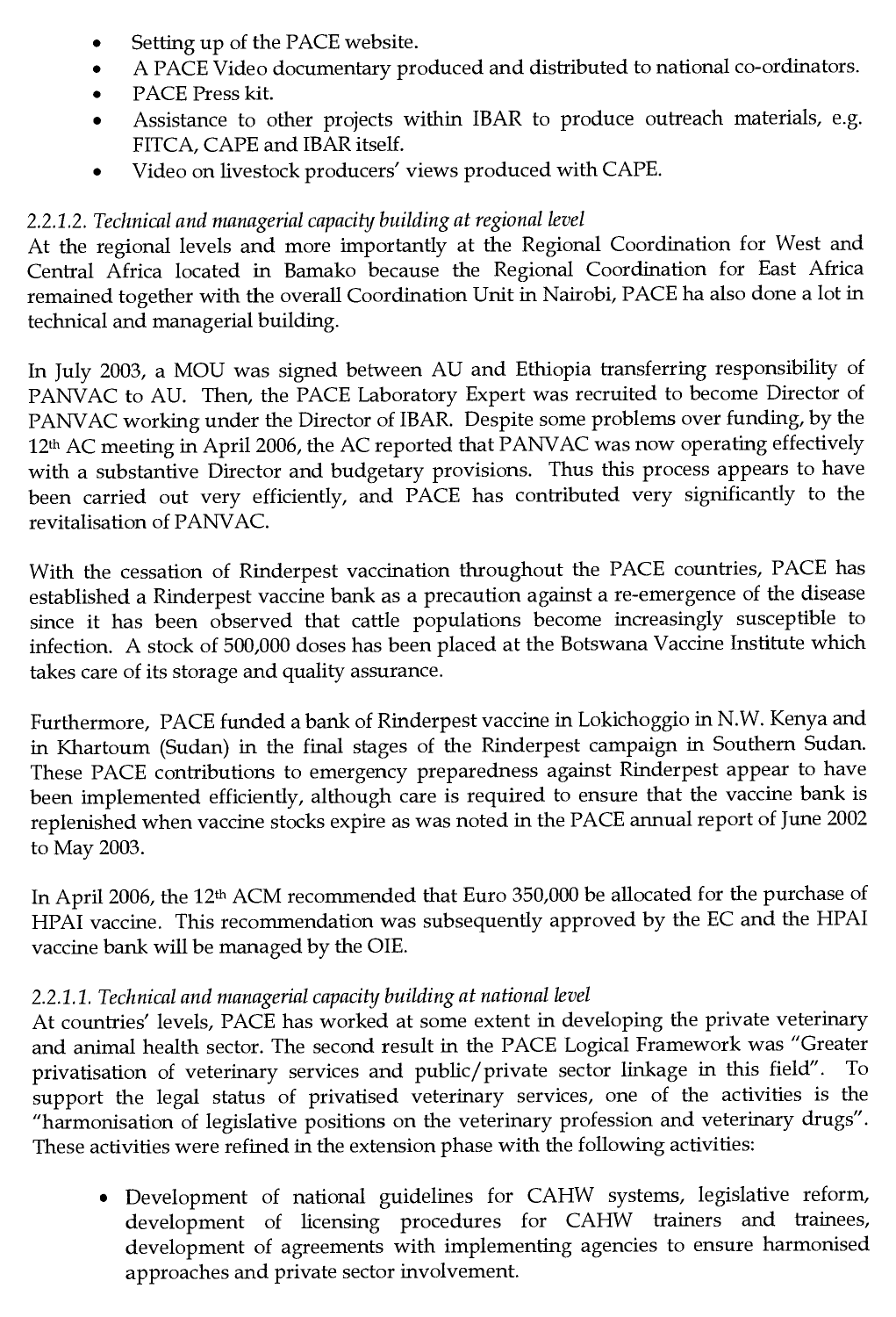• Provide technical support to DVS and statutory bodies to strengthen their capacity to co-ordinate, regulate and supervise para-veterinary professional systems in accordance with OIE guidelines.

It has also been clear from the Country visits during the Final Evaluation Mission that many communication activities have been carried out by the National PACE Communication units, albeit of variable quality from country to country. From interviews with farmers, the Mission was satisfied that the farmers had a good awareness of the importance of veterinary services available to them and their benefits, and also the importance of disease surveillance. A significant and useful output of the National Communication officers in collaboration with their epidemiology colleagues has been the publication of regular bulletins of the national epidemiology-surveillance networks. Unfortunately, the documentation and archiving of this material has been poor, and the sharing of best practice between PACE countries in this respect has not been sufficient otherwise it is concluded that the overall efficiency of PACE's contribution to developing National Communication programmes has been satisfactory.

# 2.2.2. Training

A major aspect of the PACE programme has been training at all levels from livestock farmers to senior professional veterinary staff. There have been many training interventions throughout the PACE programme. Assessing the training programme as a whole has posed certain difficulties because there was no single unit with responsibility for planning and coordination of training activities, and training interventions have been carried out within individual technical components. The trainings which took place have covered the following aspects:

- *Epidemio-surveillance*
- *Wildlife surveillance*
- *Communication*
- *Animal Health Economics*
- *Zoo-sanitary Data Management*
- *Privatization of Veterinary Services Delivery*
- *Risk assessment training for national epidemiologists.*

There is no doubt that the extensive training at all levels by PACE has impacted significantly on the project's progress. However, greater attention should have been paid to assessing training needs and devising a training strategy early in the project to ensure that all training requirements were covered. Had this been carried out, the weakness of training of national co-ordinators in management and EDF procedures in some cases might have been avoided. In addition, the lack of training in animal health economics was noted in the PACE Annual Report of June 2002 - May 2003, although this was addressed to some extent by two workshops in Sudan 2003 and Addis Ababa 2004.

At livestock farmer level, the overall strategy has been to train field veterinary staff to transfer information to livestock farmers on a range of disease issues. The strategy has been generally satisfactory, but it is apparent that the effectiveness of this training is variable from country to country. For example, farmers in Sikasso Region in Mali stated that training had reached only 50% of livestock farmers. By contrast, representatives of farmers' associations in Mamou in Guinea expressed satisfaction with the level of outreach to the livestock farmer members of their associations.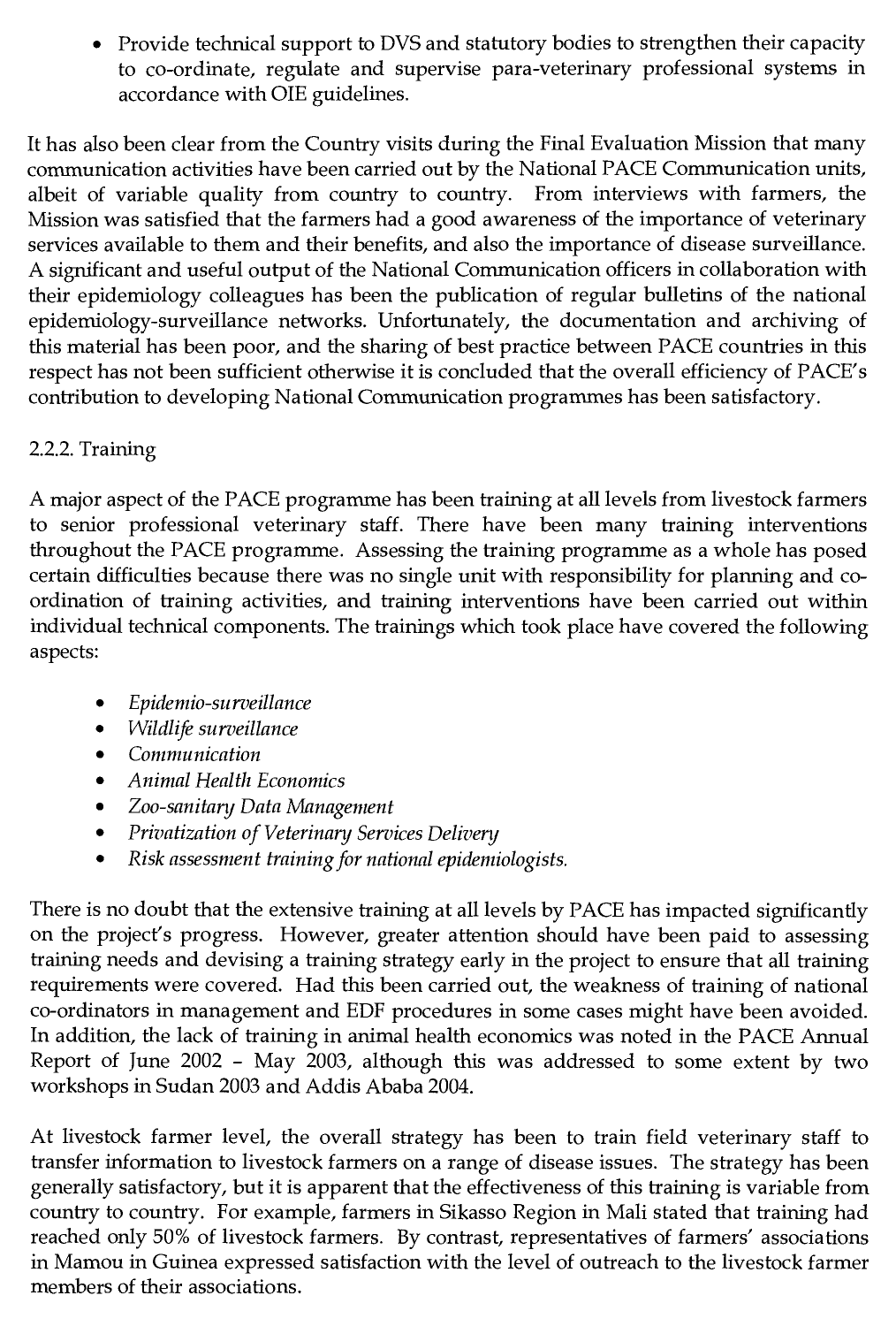The technical knowledge of veterinary personnel, both public and private, is generally satisfactory and the PACE training programme has contributed to this. The greatest weakness in technical training and support has been in the software usage for the disease information systems. For example all information data that had been entered into the ARIS software in Mali has been lost and is having to be re-entered from original hard copies. Similarly the officer in Burkina Faso expressed having difficulties in using the ARIS software.

### 2.2.3. Support to laboratories

The collaboration between AU-IBAR and the IAEA (International Atomic Energy Agency) which started during PARC continued under PACE by the appointment of a laboratory expert from IAEA in June 2001. Over the next 4 years the expert was extremely active in strengthening the laboratory diagnostic capacity within PACE countries by training and supervision of the provision of equipment and diagnostic reagents. The first year focussed in assessing the diagnostic capacity of national veterinary laboratories in PACE countries and assisting them with their work-plans. National PACE co-ordinators have involved their national laboratory personnel in drawing up their budgets for laboratory equipment and consumables. Consideration was also given to the designation of Regional Reference Laboratories. The laboratory expert collaborated closely with the Epidemiology Units to strengthen the diagnostic capacities needed for Rinderpest eradication and in support of the surveillance networks.

A major input was the designation of three Regional Reference Laboratories to carry out Rinderpest diagnosis by serology, PCR, molecular characterisation and virus isolation. The Regional Laboratories are as follows: KARI (in Muguga, Kenya), ISRA (in Dakar, Senegal), and LANADA (in Bingerville, Côte d'Ivoire).

All the PACE countries have a veterinary laboratory functioned and equipped (at different levels) for the diagnosis of Rinderpest with the exception of Burundi, CAR, Congo, Equatorial Guinea, Gabon, Rwanda and Somalia. By the end of 2005, it was reported that the national veterinary diagnostic laboratories had received diagnostic equipment and their staff trained or retrained. In general staff from the National laboratories of Guinea, Dakar, Burkina Faso, Mauritania, Mali, Kenya Rwanda, Tanzania and Uganda plus the Tenkodogo district laboratory in Burkina Faso visited during the final evaluation of the programme are motivated and have benefited from training and provision of equipment and consumables under PACE. Because laboratory diagnoses are an essential component of disease surveillance, it was observed with concern that there is serious underutilisation of the diagnostic capacities of the laboratories in West Africa.

### 2.2.4. Establishment of an emergency fund

PACE has established an emergency fund entrusted to the OIE through a convention signed in July 2001 between the AU-IBAR and the OIE. The fund was initially for Euro 2,000,000, but later reduced to Euro 500,000 in association with the preparation of the budget for the extension phase of PACE. This fund is for the rapid mobilization of essential resources in the event of reintroduction of Rinderpest virus to a fully susceptible cattle population, and its use would be subject to conditions that the country (ies) concerned set up a clearly defined emergency (intervention) plan against Rinderpest.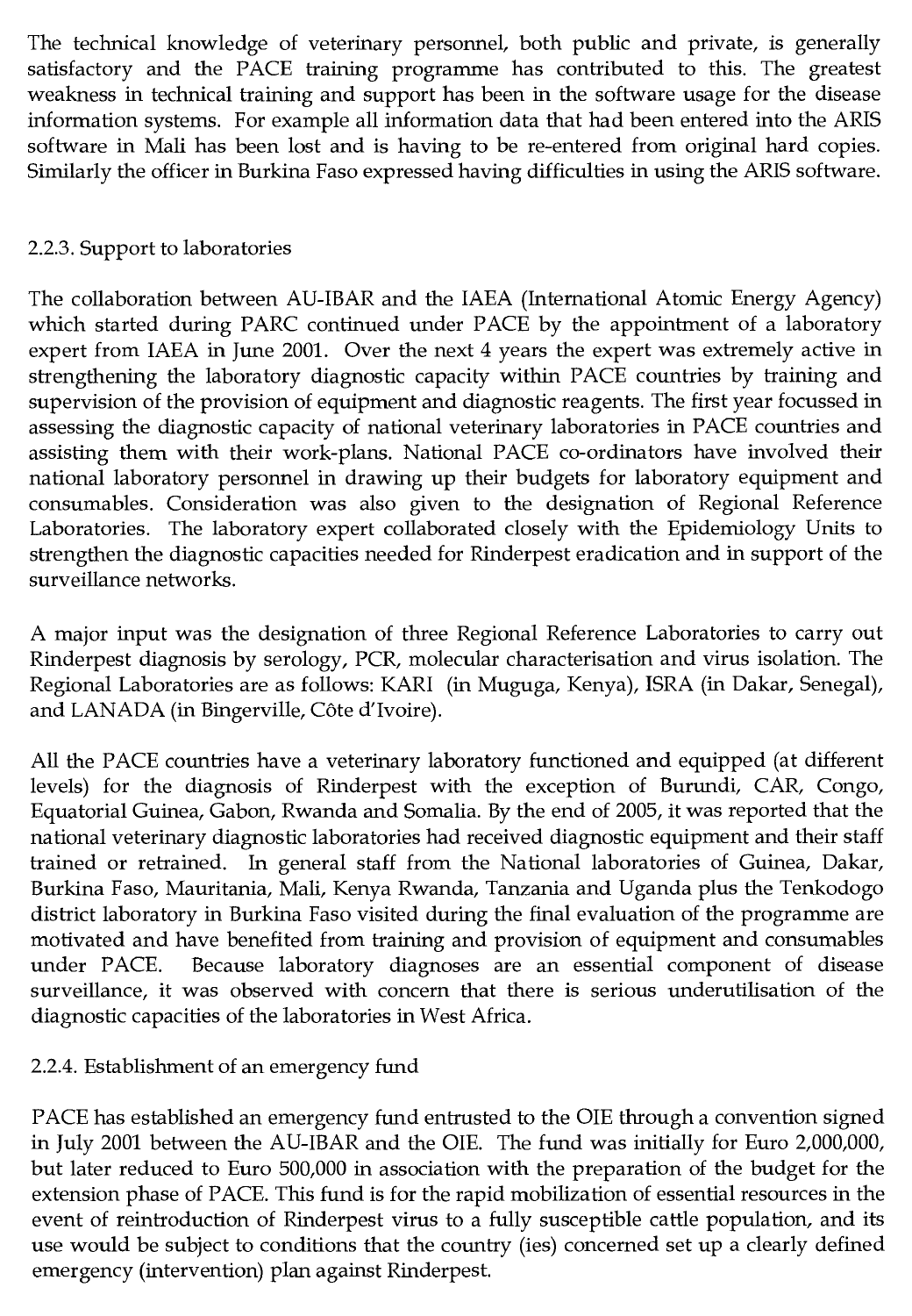#### 2.2.5. Support to veterinary schools and faculties

The Communication Unit held meetings with the Deans of Veterinary Schools in Uganda and Senegal with a view to introducing training on communication into the curriculum. As a result the Communication Unit sponsored a pilot module on Communication training in the 4th Year of the Veterinary curriculum at the Ecole Inter-Etats des Sciences et Medecine Veterinaires (EISMV) in Dakar. However this did not become a permanent part of the curriculum. In fact the curriculum had already been modified in 1999 to include training in rural economics. This stemmed from the early 1990s when, because of the moratorium on recruitment into the public sector, it was recognised that training for private vets was needed. Thus it means that when students graduate they have some training in economics in preparation for working in the private sector.

In addition, the association of Deans of Veterinary Schools has now been established in order to undertake the curricula review in line with the current development and changes in the livestock sector.

Despite these developments, the AC recommended that further inputs into veterinary education institutes should not be pursued. Nevertheless, there was a further meeting in Addis Ababa in March 2004 of PACE with Deans and Directors of Veterinary Schools and Faculties in which there was an exchange of views and information. In addition PACE has been supporting Continual Professional Development (CPD) training by the EISMV of private vets on business management e.g. by funding of workshops etc.

### 2.2.6. Support to the OIE regional office for Africa

The PACE programme provided financial support to the Africa Representation of the OIE (World Animal Health Organization). An agreement has been established in that sense since programme start-up in November 2000. The budget of the OIE Regional Representation which was included in that of the PACE Regional Coordination programme for West and Central Africa in the first two years has become autonomous later on. The Regional OIE Representation shares the same premises as the PACE Regional Coordination in Bamako.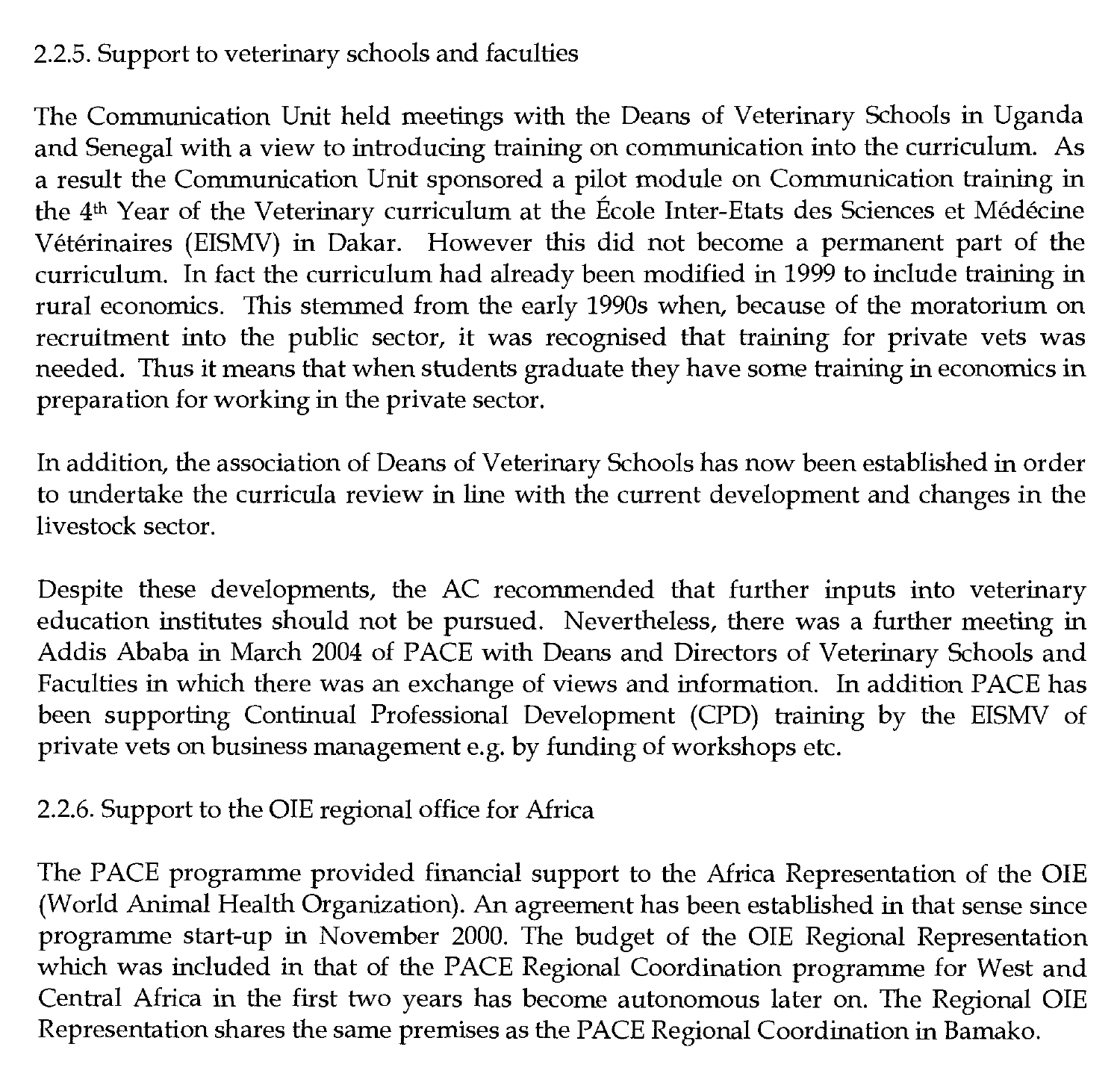### **2.3. Achievements in the Control of Rinderpest, CBPP, and Other Epizootics**

# 2.3.1. Eradication of Rinderpest in Africa

The eradication of Rinderpest constitutes a major objective of the PACE, as had been the case for the two preceding projects, JC-15 : Joint Project 15 (1962-1976) and the PARC, the Pan-African Rinderpest Campaign (1986-1999). The control of Rinderpest on the African continent also fits into the world-wide objectives of the Global Rinderpest Eradication Program (GREP) coordinated by FAO and which aims at the world-wide eradication of Rinderpest by the year 2010.

Although the effects of JC-15 had been annihilated for the most part by the renewed outbreak of Rinderpest on the African continent, it must be recognized that since the PARC programme, major progress has been made that the PACE programme has strived to consolidate. Nowadays, clinical Rinderpest has virtually disappeared from the African continent and vaccination campaigns are rare. The only region of Africa (and probably of the world) supposed to still host the Rinderpest virus in a hypo-virulent form (i.e., with few symptoms and few casualties) is that of the Somali ecosystem in the horn of Africa.

90% of PACE participant countries have entered the OIE pathway by declaring their territory or part of their territory provisionally free of Rinderpest. Since May 2005, 16 countries have been declared free of the disease and 4 are recognized free of infection. 86% of the countries have developed their emergency plan and have submitted it to the AU-IBAR which has already approved 69.2% of those.

In Western and Central Africa, 12 countries (including one on a zonal basis) have been recognized as free of Rinderpest (disease) by the OIE (Benin, Burkina Faso, Côte d'Ivoire, Ghana, Guinea, Mali, Mauritania, Niger, Nigeria, Senegal, Chad, and Togo). Three countries have been declared free of infection since May 2005 (Benin, Senegal, and Togo).

In Eastern Africa, 4 countries (including 2 on a zonal basis) are recognized as free of the disease (Eritrea, Ethiopia, Tanzania, and Sudan). Only Eritrea has gained the status of infection free country as of May 2005. In May 2006, 6 countries recognized free of the disease should gain the status of infection free countries. This also holds true for countries such as Burundi, Congo, Gambia, Guinea Bissau, Equatorial Guinea, and Rwanda, which can directly claim infection free stratus based on historical absence of the disease.

It must be pointed out that upon AU-IBAR's request, the epidemiologists of the PACE program bring some support to African states which are not members of the PACE program in the preparation of their dossier to be submitted to the OIE.

As for the Somali ecosystem, this region includes North-eastern Kenya, Southern Somalia, and Region V of Ethiopia, a particular strategy has been developed for the region and a Somali Ecosystem Rinderpest Eradication Coordination Unit (SECECU) under AU-IBAR supervision will coordinate its implementation. The unit, which comprises all actors/ stakeholders in the area (national veterinary services, projects, NGOs and representatives of interested international organizations) will aid in strengthening the coordination of activities based on a joint intervention strategy. The European Union has funded a new animal health development project in Somalia whose objectives are in line with those of PACE.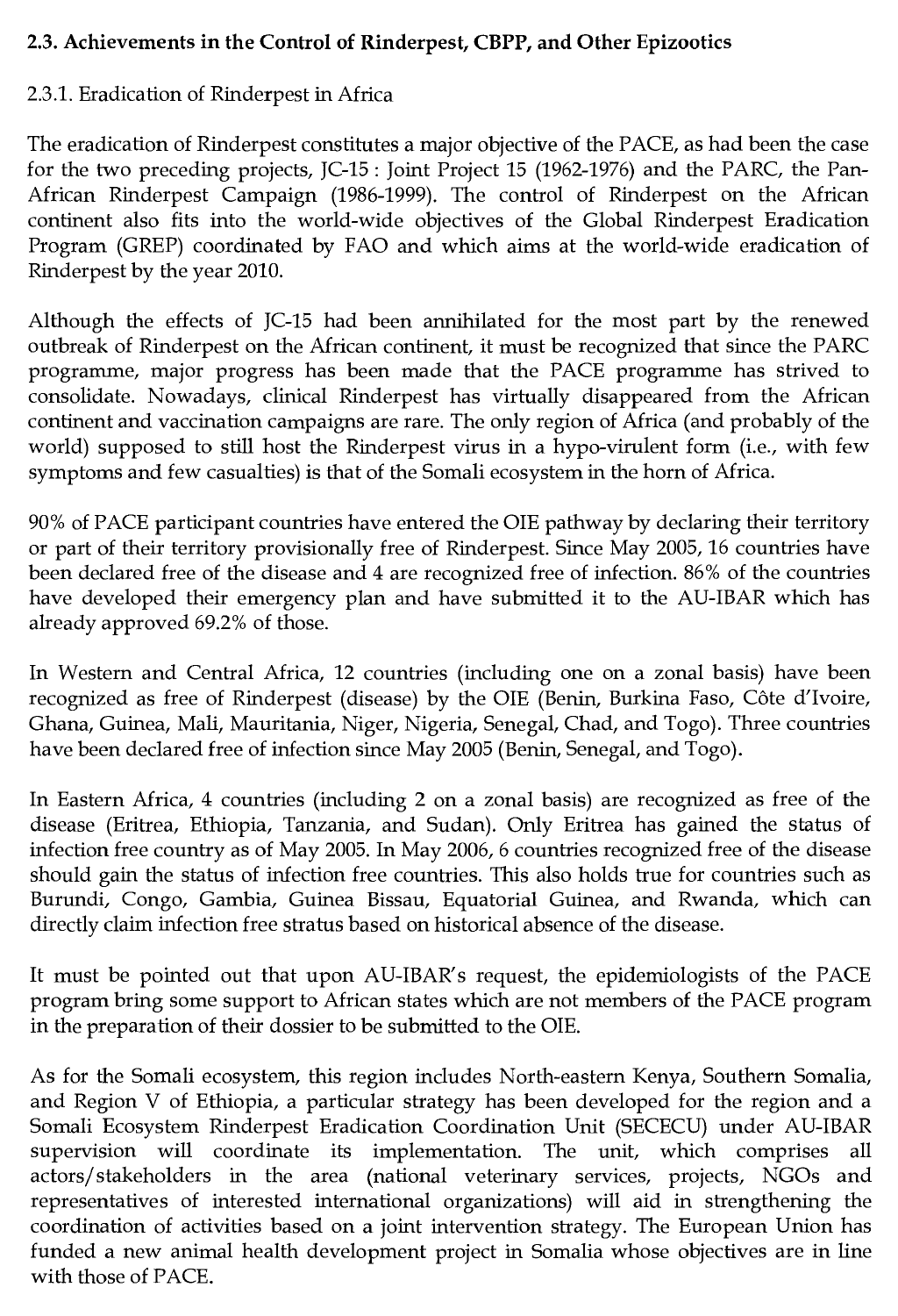Wildlife surveillance has continued normally in East Africa; as far as West and Central African countries are concerned, it has been agreed with the countries, because of the low animal population density, to adopt an ecosystem based approach and to set up a regional team. A training programme was implemented to that effect in Ghana in July 2005.

# 2.3.2. Control of CBPP

Based on a regional approach, and taking into account the epidemiological situation, transboundary systems and socio economic conditions, a strategy for CBPP control has been developed by the PEU and adopted by some countries. The epidemio-surveillance systems, improved diagnostics, communication programmes and economic studies introduced by PACE have improved awareness of CBPP and knowledge of its prevalence and impact.

Few countries, however, have taken up systematically the CBPP control programme recommended by the PEU and CBPP continued to be a major problem e.g. in Mauritania despite a compensation system farmers continue to be suspicious about CBPP vaccination and only 19% of the national cattle herd was vaccinated in the most recent campaign. Exceptions in West Africa are:

- Senegal, where vaccination stopped in 2005 and the last outbreak of CBPP was in 1977. Risk of re-entry of CBPP is from Mali and Mauritania, and Senegal is in the process of signing a zoo-sanitary agreement with these countries to control livestock movements. CBPP surveillance will continue with herd surveillance and in 30 abattoirs and slaughter points. Senegal is declaring itself to OIE to be provisionally free from CBPP in order to proceed along the OIE Pathway.
- Guinea, where the country has been divided into four epidemiological zones as follows:
	- Disease free zone no vaccination.
	- Disease free zone but under surveillance vaccination stopped 4 years ago.
	- Buffer zone (combination of surveillance, annual vaccination and stamping out of clinical cases with two rounds of ring vaccination).
	- Endemic zone (annual vaccination without sero-surveillance but stamping out of clinical cases).

These measures are in line with OIE guidelines.

In East Africa, Tanzania has good surveillance for CBPP, including abattoir surveillance, and is pursuing annual vaccination against CBPP on a zonal basis. In Uganda, there is also good surveillance, and there are follow-up vaccination campaigns, with cost recovery, where the disease is diagnosed or there is trace-back from an abattoir. In Kenya, a zonal policy has been adopted for CBPP control:

- Disease free zone without vaccination and slaughter of clinical cases.
- Surveillance zone without vaccination.
- $-$  Buffer zone and infected zones where free vaccinations of T<sub>1</sub>44 are given biannually.

Ethiopia has appointed an epidemiologist supported by PACE to implement CBPP surveillance and control.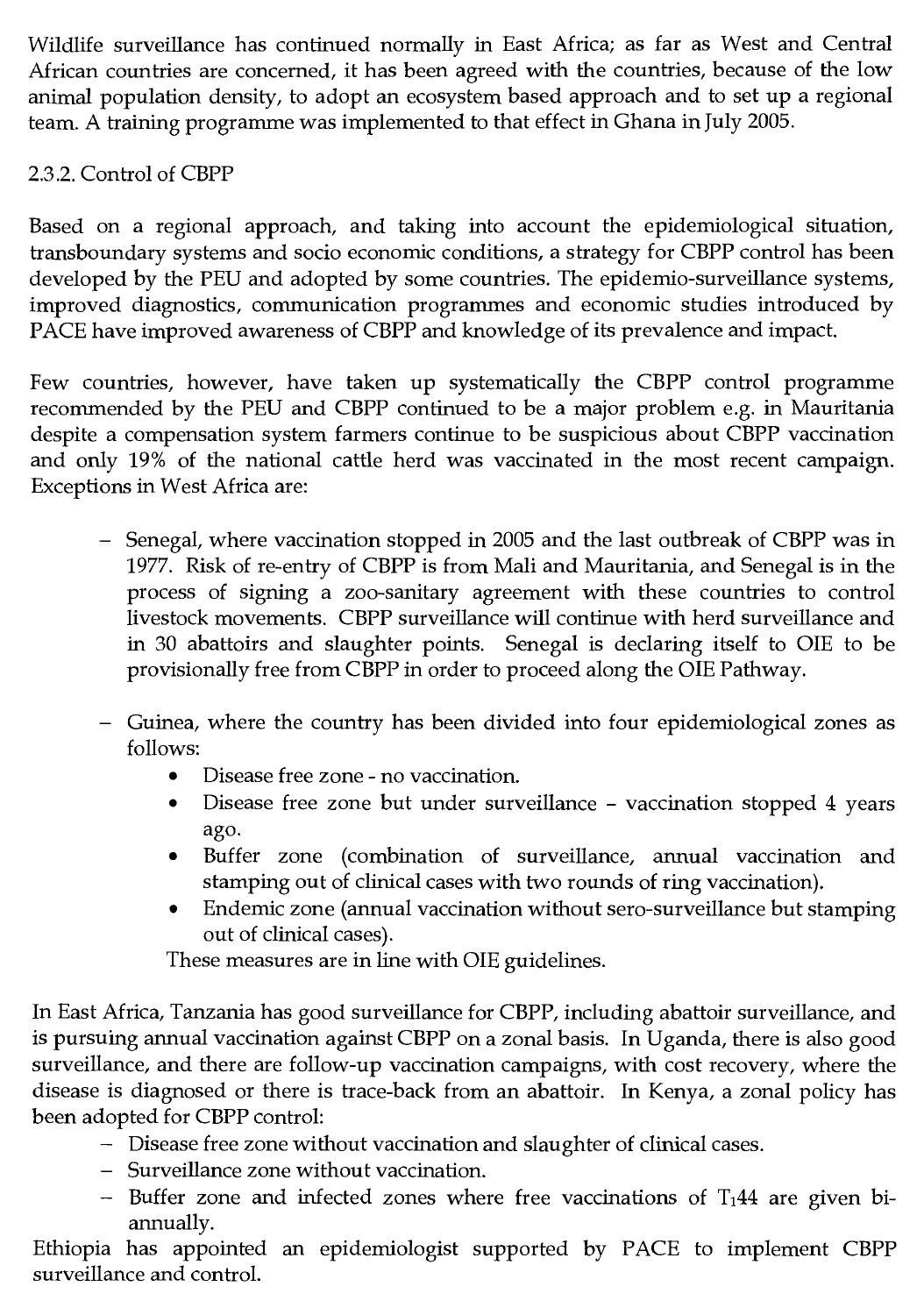CBPP has only recently been introduced to Eritrea through cattle imported from Ethiopia. A control programme has been formulated in collaboration with FAO and PACE, and support for it has been gained from Government for its implementation. A workshop on CBPP has been undertaken and staff are ready to commence a control programme, but its planned implementation through PACE has not happened because of lack of approval of the work plan.

While it has taken small advantage of the PACE programme, Rwanda has implemented a highly successful CBPP control programme in which the entire cattle population was vaccinated five times in three years with  $T_144$  vaccine. Rwanda has the advantage of having a small, mainly sedentary, cattle population with a good road network. Nevertheless it has succeeded in eliminating CBPP and is safeguarding its CBPP-free status through stringent movement control, particularly of imported cattle.

# 2.3.3. Control of HPAI

In the last year of the extension phase of the PACE programme, outbreaks of Highly Pathogenic Avian Influenza (HPAI) had a major impact on project activities, particularly on those of the PEU and the Technical Assistants. Since the beginning of 2006, HPAI has been diagnosed in seven PACE countries, out of 8 affected in Africa. Highly Pathogenic Avian Influenza (HPAI), caused by avian influenza virus subtype H5N1, has severely affected poultry production in Southeast Asia since 2003. The African continent recorded its first outbreak of HPAI in Nigeria in February 8, 2006 in domestic poultry. Since then Egypt, Niger, Cameroon, Burkina Faso, Sudan, COte d'Ivoire and Djibouti, have reported outbreaks of the disease in domestic poultry. The threat of further spread in Africa is real and it could occur from the legal or illegal movement of poultry and/or poultry products, or potential interaction between domestic poultry with infected wild bird populations.

Taking into consideration that the mechanism of a rapid and vast dissemination of the disease both nationally and internationally is not yet understood, and after analysing the threat to Africa from this disease and its impact on efforts towards poverty alleviation in the continent, AU-IBAR as the technical office of the African union mandated to address all animal health issues has taken the lead in preparing the continent against HPAI. Control measures in PACE countries have been enhanced by the epidemio-surveillance and sampling procedures which the project has introduced and which has been extended to domestic and wild birds. It would not have been possible to deliver the surveillance and control measures for HPAI in the countries affected if the passive and active epidemiosurveillance systems already developed through PACE had not been in place.

Since the beginning of HPAI epidemics in PACE countries there have been the following developments:

- Bans on imports of poultry and poultry products from infected countries have been introduced.
- Emergency preparedness plans have been elaborated.
- Surveillance in domestic and wild birds is ongoing.
- Memoranda of Understanding have been made between AU-IBAR and ADB so that funds for control of HPAI are available for eight countries in West and Central Africa.

Priority actions planned within the framework of emergency plans by countries should focus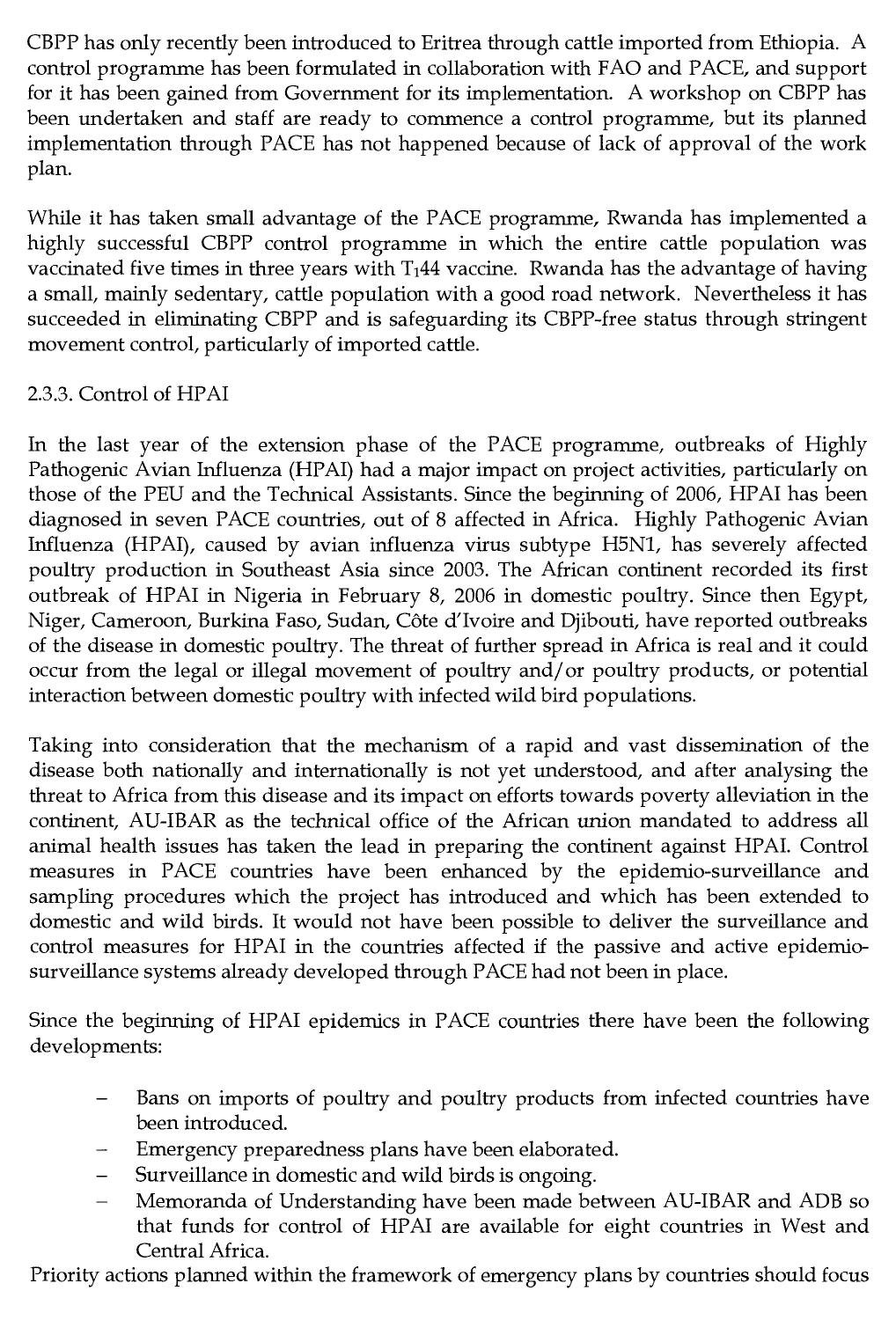capacity building in the area of early diagnosis with a view of accelerating the implementation of control measures, and increase the rapid response capacities in case of outbreaks.

### 2.3.4. Control of other diseases

# *The African swine fever (ASF)*

Control or eradication of ASF is hampered by the lack of an effective vaccine against ASF. The other problem with the control of ASF in Africa is that in most regions where the disease is currently a problem, effective movement control in respect of pigs and pork is very difficult, if not impossible, to achieve. Traditional pig-keeping in Africa is perceived as an important constraint for the control of African swine fever (ASF). Free-ranging, scavenging pigs are at greater risk of infection for various reasons. In areas where the sylvatic cycle of ASF occurs between argasid ticks and warthogs (and possibly other wild suids), the risk of contact with the natural vectors of the virus is increased. The combination of these two factors renders effective management of ASF extremely problematic.

The PEU, has recognized that African Swine Fever (ASF) is an important transboundary disease, particularly in Western Africa because the countries of this region are afflicted by a common problem that circulates among them. Any country in the region that fails to control ASF effectively exposes pork producers in the country concerned to unacceptable financial risk and also provides a source of infection for neighbouring countries.

A strategic document has been prepared by the PEU in collaboration with a FAO consultant. The proposed strategy document underlined the following activities that could be considered to assist with the future control/eradication of ASF in western Africa.

### *Pig production*

Free-range pig production systems are incompatible with effective ASF control in western Africa. Therefore, one way of limiting the effect of this disease in the region would be development of regional and national programmes that encourage commercialisation of production within enclosed systems. Once pigs are confined on a continuous basis, control of ASF becomes relatively simple.

### *Short-term measures to improve surveillance and control*

In the coastal countries of West/Central Africa that are currently free of the disease, rapid detection of ASF when it occurs needs to be the cornerstone of any strategy against the disease. This is vital because all these countries are at high risk of having the infection introduced across their borders from infected countries in the region. Rapid detection is dependent upon:

- an effective epidemio-surveillance system or network;
- a competent diagnostic laboratory;
- co-operation of the pig farmers/owners.

These aspects are part of the current PACE Programme, supported by the IAEA for the laboratory component. All countries have been provided with finance to affect the first two measures (in some cases with inputs provided by the FAO).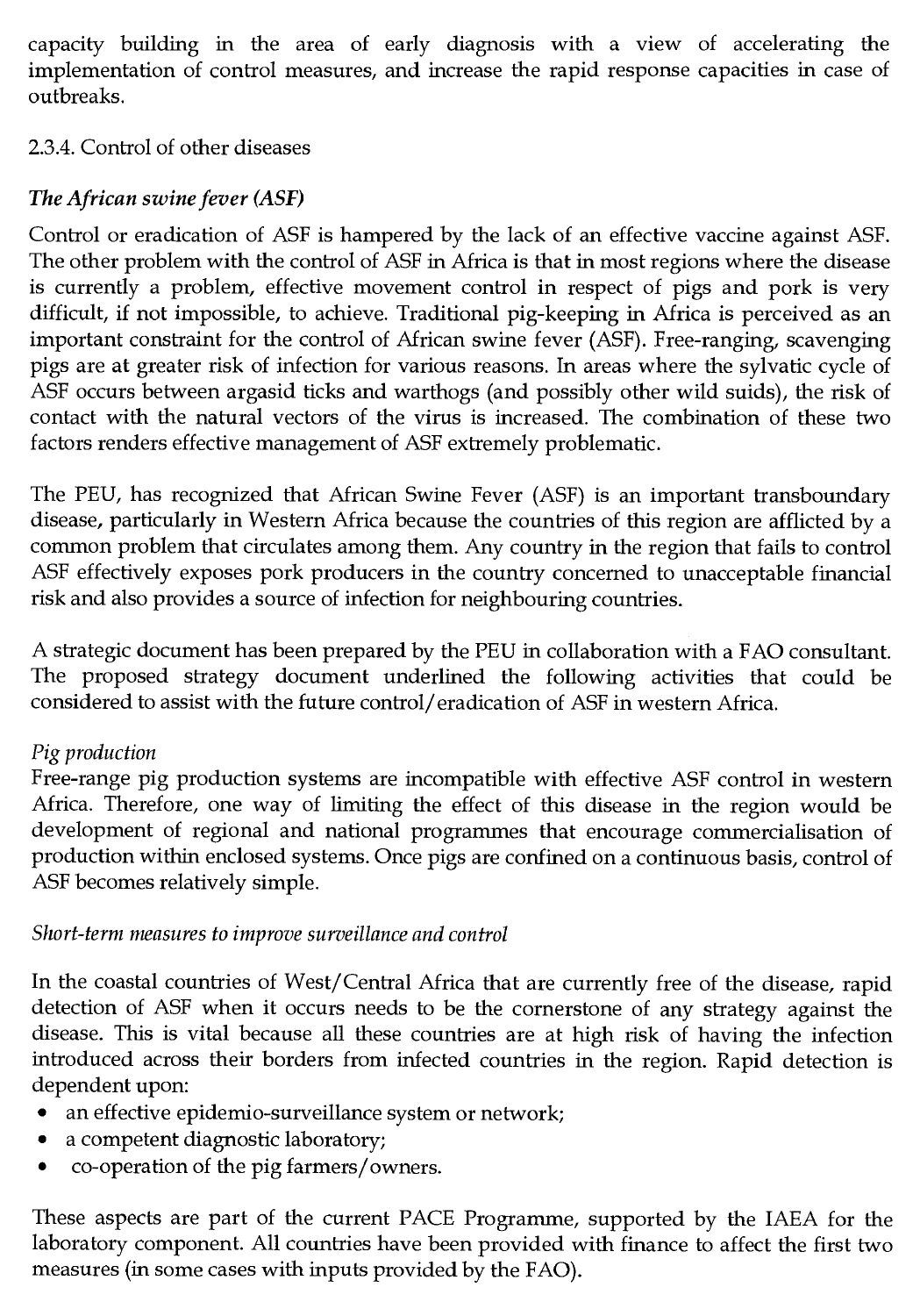If ASF is detected soon after introduction, it should be possible for the infection to be "stamped out" because the number of animals involved would be small. Conversely, once the infection has spread, "stamping out" becomes difficult and, usually, unaffordable.

#### *Epidemiological investigations*

There are two obvious lines of investigation that are likely to bear fruit, *viz.* (i) basic studies into the transmission parameters of the infection where domestic pigs are involved and (ii) those aimed at understanding how the infection remains endemic in specific localities in Africa. These localities include adjacent areas of Malawi, Mozambique and eastern Zambia, Angola, parts of Uganda and DRC, and adjacent areas of Senegal and Guinea Bissau.

### *The Rift Valley Fever (RVF)*

Rift Valley fever (RVF) remains an impediment to livestock exports from the Horn of Africa to the Arabian Peninsula but AU-IBAR and a number of international and regional organizations have developed initiatives to address the problem. PACE has conducted a regional workshop on Rift Valley fever (RVF) and the PEU has assisted the OIE to redraft the OIE Terrestrial Animal Health Code to redefine circumstances under which trade in animal commodities can be sourced safely from "non-free areas". The revised chapter also permits the use of vaccine to protect animals intended for trade as long as it is not administered within three weeks of the animals being slaughtered. Revision of the chapter should assist PACE countries in the Horn of Africa to resume their livestock export trade.

#### *Foot-and- Mouth-Disease (FMD)*

In Eastern and Western Africa it is clear from information gathered by the PEU in PACE countries that FMD is a growing problem for both livestock producers on the ground (even in some extensive systems) and for trade. Still according to PEU, the disease seems to be escalating in Eastern Africa. PACE has increased awareness of the disease through the epidemio-surveillance system and introduction of diagnostic tests in national laboratories to diagnose and serotype FMD outbreaks. However, there is concern and lack of understanding about the role of wildlife in propagating outbreaks in cattle. PACE has helped by sending wildlife sera for FMD serology to Pirbright IAH for testing. The results should help to map the likely serotype distribution in wildlife in the East, West and Central African region and to be associated with known cattle sero-types. This can assist countries in development of their FMD control strategy.

The PEU has instigated investigations of FMD outbreaks, particularly in Sudan, where serotypes A, 0, C, SAT1 and SAT2 were found to be prevalent.

According to the Minutes of the 24<sup>th</sup> Livestock Co-ordination Meeting held in Lokichoggio, October 2003, in the last 5 years 45 different outbreaks were recorded in southern Sudan. In 9 of these outbreaks the virus involved is recorded as having been identified. This data shows that sero-types A, 0, C, SAT1 & SAT2 are prevalent in the region. However, it seems that this information is based largely on serology that is unreliable for establishing prevalence of viral types where two or more occur together in a locality and the data should therefore be interpreted with caution. Nevertheless, these are the same sero-types prevalent in other regions of Eastern Africa where findings of the PEU have recently shown that FMD is an escalating problem. Therefore, the situation current in southern Sudan seems to be part of a clear trend in Eastern Africa. Therefore, the PEU identified that a regional counter-strategy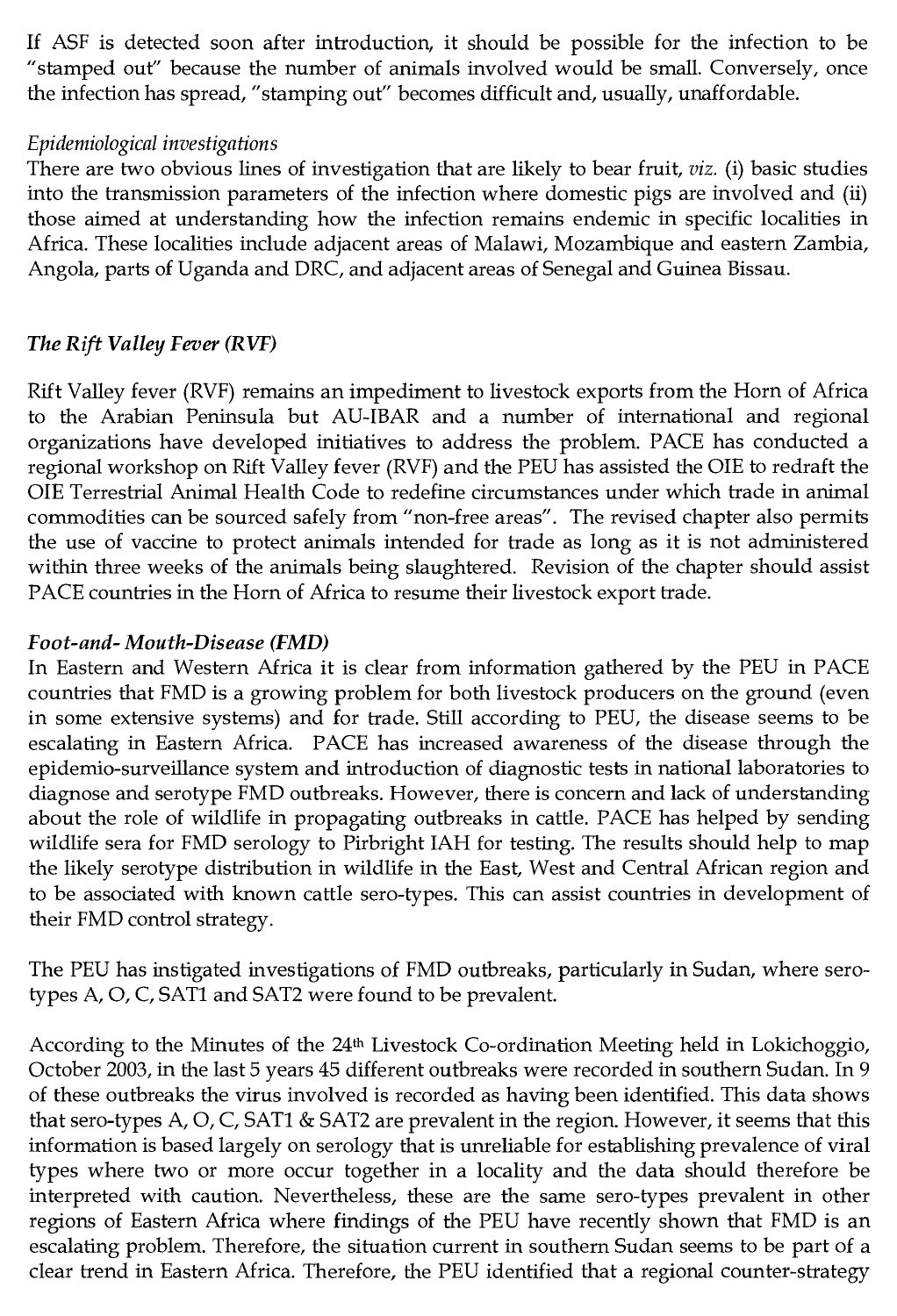### 2.3.5. Achievements in research on animal epizootics

The Financing Agreement of the PACE programme stipulated that the FAO World Reference Laboratory for Rinderpest based at the Institute for Animal Health, Pirbright (in the UK) would co-ordinate the research programme for Rinderpest and PPR. Since the PACE program was based on capacity building and sustainability, it was felt that wherever possible the research should be carried in laboratories to be identified in Africa. However, due to the lack of facilities in many African Laboratories some of the work had taken place in Reference Laboratories such as IAH, Pirbright or CIRAD EMVT, Montpellier. The final stages of validation and adaptation to local conditions have taken place in African Laboratories whenever possible. The advantages of this approach has been to strengthen the collaborative links and technology transfer between the reference laboratories and the regions where Rinderpest and CBPP are still of concern.

To strengthen the success of the Pan-African Rinderpest Campaign (PARC), and achieve the complete elimination of the Rinderpest virus from the continent and control of CBPP, the following identified research needs have been conducted:

- ✓ The use of PPR vaccine to protect ruminants against Rinderpest,
- ✓ The study of cellular immune response induced by Rinderpest and PPR,
- $\checkmark$  The study of Rinderpest mild strain in cattle, sheep and goats,
- $\checkmark$  The validation of pen-side test,
- $\checkmark$  Bacterial, immunological, chemotherapic studies on CBPP.

On the advice of the Advisory Committee, the PCU contracted the National Veterinary Research Institute, Muguga to undertake a study of PPR vaccine to ascertain whether its use in cattle would provide cross protection against Rinderpest without interference with serological tests for Rinderpest antibody used to detect previous infection with wild Rinderpest virus. This work would validate the efficacy and safety of PPR vaccine if it becomes necessary to use vaccination in the Somali Ecosystem in the face of an outbreak of Rinderpest Lineage 2 in its last stronghold. The results of the trial were not able to demonstrate significant protection of cattle against Rinderpest by the PPR vaccine.

Research activities were also performed to develop marked Rinderpest vaccines and improved serological tests for Rinderpest.

The research on the development and validation of improved serological tests for Rinderpest virus to differentiate the serological responses to different Rinderpest virus lineages has given the following results:

The use of peptides to distinguish different lineages was explored. For this, the hypervariable C-terminus of the N gene was sequenced from 15 different strains of Rinderpest virus which included several representatives from each lineage.

The predicted amino acid sequence derived from nucleotide sequence data was used to design regions that contain residues that are unique to each lineage and could therefore be used as potentially lineage specific antigen. A series of peptides were then generated but initial trials with these peptides in ELISA gave problems. It was very difficult to completely solubilise several of the peptides which meant that a precise quantitation of the concentration of the peptides was not possible. This in turn made it very difficult to carry out a truly comparative study of these pentides as one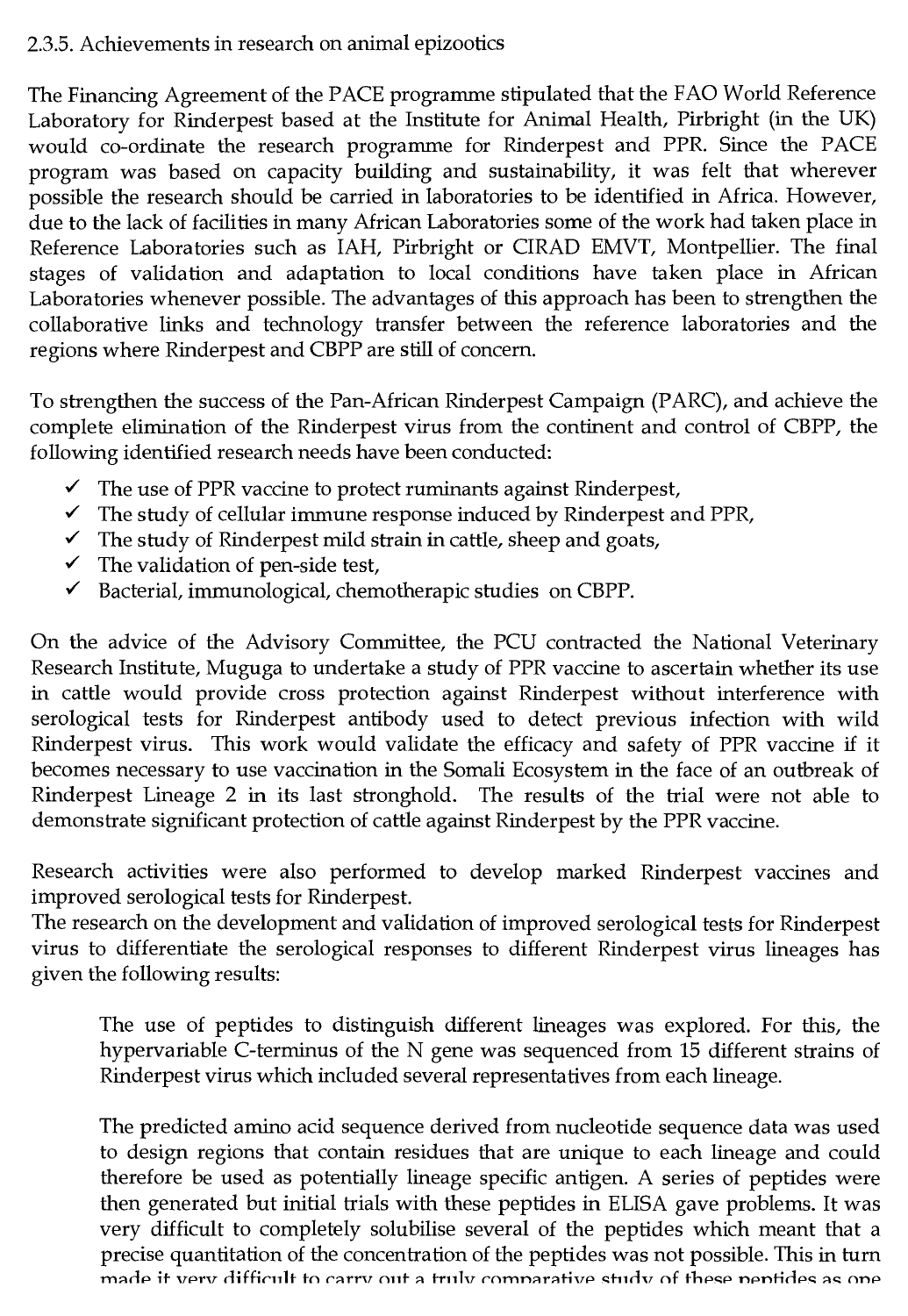could never be sure of the exact amount of peptide present in each well of the ELISA plate. Unfortunately none of the peptides designed from vaccine sequence responded specifically to vaccine sera in these preliminary trials.

It was then decided to express a longer region of the hypervariable region for each lineage in a bacterial expression to see if they could distinguish between the vaccine and each of the lineages. The work to produce the expressed proteins was completed but as the second instalment of money has not been paid, pending submission of proper financial accounts, there was no means to employ a person to complete the work.

The trials of the Rinderpest marker vaccine in Kenyan cattle have yielded the following outcomes:

Several candidate marker vaccines were produced using reverse genetics technology to introduce marker proteins into the existing vaccine. These candidate vaccines were to be tested in cattle at Muguga. However, it has not been possible to get permission from the Kenyan biosafety committee to carry out this work. ????

Instead of testing the recombinant vaccines it was decided at a PACE Advisory Committee meeting that the PPR vaccine should be tested in cattle to see if it could give cross-protection against Rinderpest. The initial trial conducted at Muguga is described above. Titration of the vaccine in cattle showed that there was protection but only at the highest dose administered (104 TCID50). However, the number of cattle involved was too small to give statistically valid data to evaluate its usefulness as a vaccine for Rinderpest, and at the 12th Advisory Committee meeting in Mali it was agreed that a second trial with larger numbers should be carried out and a budget approved. This second trial has been budgeted for in the PE7, but due to a delay in receiving Pirbright/Muguga accounting for the first trial, it has not yet started.

The CBPP research project was divided into two main domains. The first one was to reevaluate the efficacy of the T1 and T1sr vaccine strains and particularly to check if increasing the dose for the primary vaccination or by giving a booster dose two month after the first one would significantly induce the protection afforded (which is quite important in case of an emergency vaccination campaign). The final conclusion of this first exercise is that, in the field, only yearly repeated vaccination campaigns are likely to give a satisfactory protection rate. In the case of an emergency it remains compulsory to install strict control of animal movement as it is likely that an emergency vaccination campaign in naïve animals will not induce sufficient protection to prevent the progression of the disease.

The second study was to test the activity of antibiotic treatment for CBPP. A preparation of long-acting tetracycline (oxytetracycline) was used. The findings were similar on two occasions: treatment reduced the clinical signs and the mortality rate but did not succeed in clearing mycoplasmas from the affected animals. The MmmSC strains were re-isolated from these animals specially from the sequesters and the tracheobronchial nodes. Apparently this did not result from antibiotic resistance. This suggests that treated animals may shed lower quantities of mycoplasmas but may still play a role in the transmission of the disease. This is important and it will have to be taken into account in future control strategies.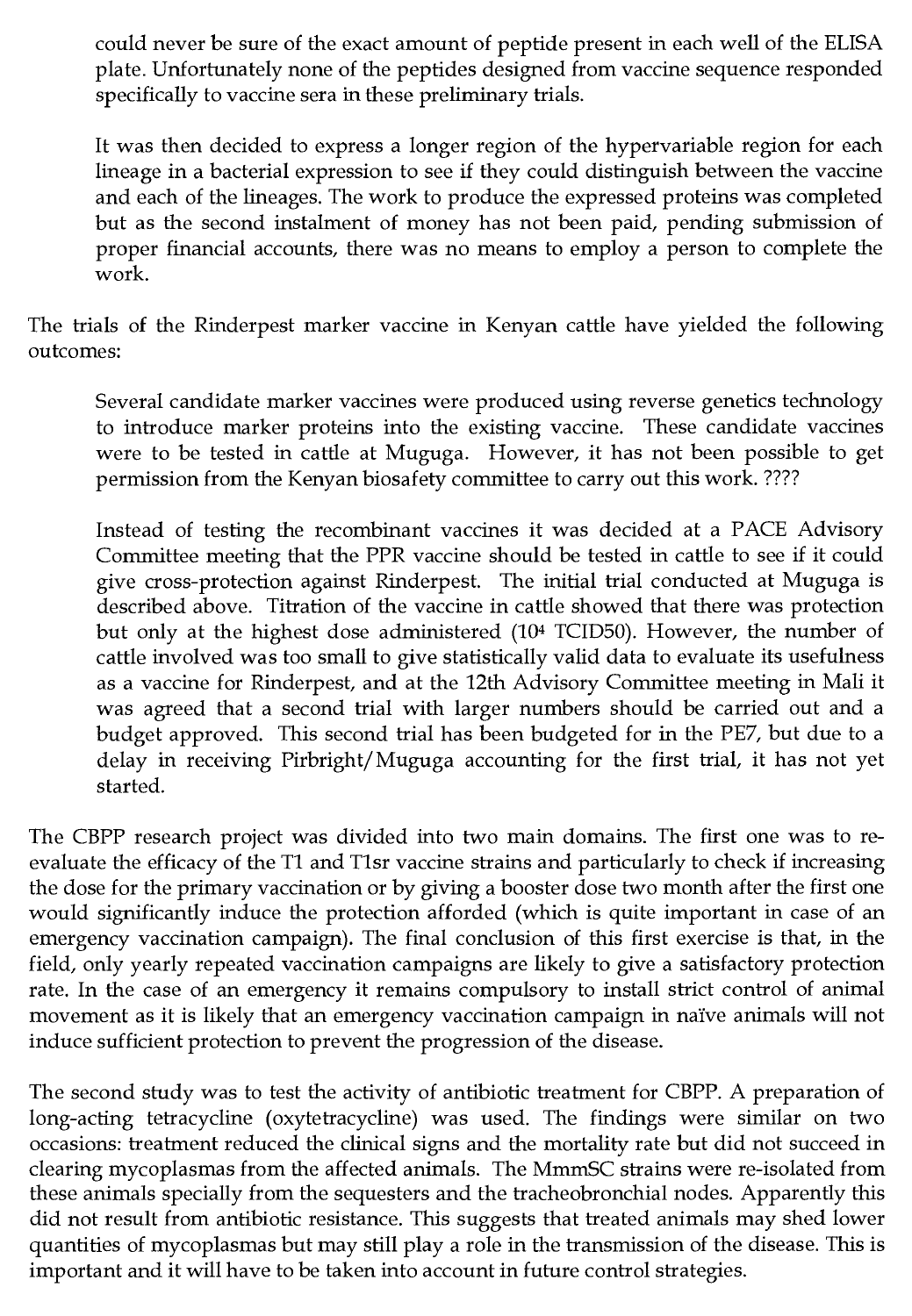Field tests to validate a pen-side test for anti-CBPP antibodies which utilises antigen coated latex beads were undertaken in Tanzania and Mali. However, results of the tests revealed that the pen-side test requires further development, especially to achieve better reproducibility.

# **2.4. Achievements in strengthening the privatisation of animal health delivery services and the involvement of private animal health workers in diseases surveillance**

The OIE has relayed WTO agreements related to the global environment for trade in which exporting countries are clearly obliged to have National Veterinary Services able to produce reliable certifications meeting international sanitary regulations. Unfortunately, in most African countries, Governmental Veterinary Services are not able to produce certificates that correlate well with the real sanitary situation on the field. On the other hand, the delivery of veterinary services is very often inconsistent depending on the parts of the countries. Furthermore, in some areas the services are clearly deficient. Considering at first the fact that most of the countries cannot any more afford to maintain an exhaustive organization of veterinary services with a national coverage, secondly considering the reality of many African ecosystems that require extensive farming systems, an alternative way of organizing the animal health management at a national level has to be adopted.

Several options could be sought, but according to the experience of many countries, the assignment of service delivery to a private sector financed by a normal commercial relationship between the provider and the customer seems still to be the most successful and economically viable way to act. For the last ten years, this strategy has been improperly called "privatization of veterinary services", when only the "business" facet of the veterinary activities was concerned. This has been the cause of a lot of misunderstandings and fears in governmental services that have led them to a reluctant attitude towards the concept itself.

The policy promoted by PACE/ IBAR has clearly mentioned the different steps that should have been followed by African countries desirous to re-organize their National Veterinary Network (National Veterinary Services, according to the OIE terminology) by creating room for the private sector.

# 2.4.1. Privatisation

PACE has decided to support the legal status of privatised veterinary services in order to achieve a "Greater privatisation of veterinary services and public/private sector linkage in this field". There was a need to "harmonise legislative positions on the veterinary profession and veterinary drugs". This was done through the following activities executed mainly during the extension phase:

- Development of national guidelines for Community-based Animal Health workers (CAHW) systems, legislative reform, development of licensing procedures for CAHW trainers and trainees, development of agreements with implementing agencies to ensure harmonised approaches and private sector involvement.
- Support to privatisation and veterinary legislation by providing technical support to DVS and statutory bodies to strengthen their capacity to co-ordinate, regulate and supervise para-veterinary professional systems in accordance with OIE guidelines.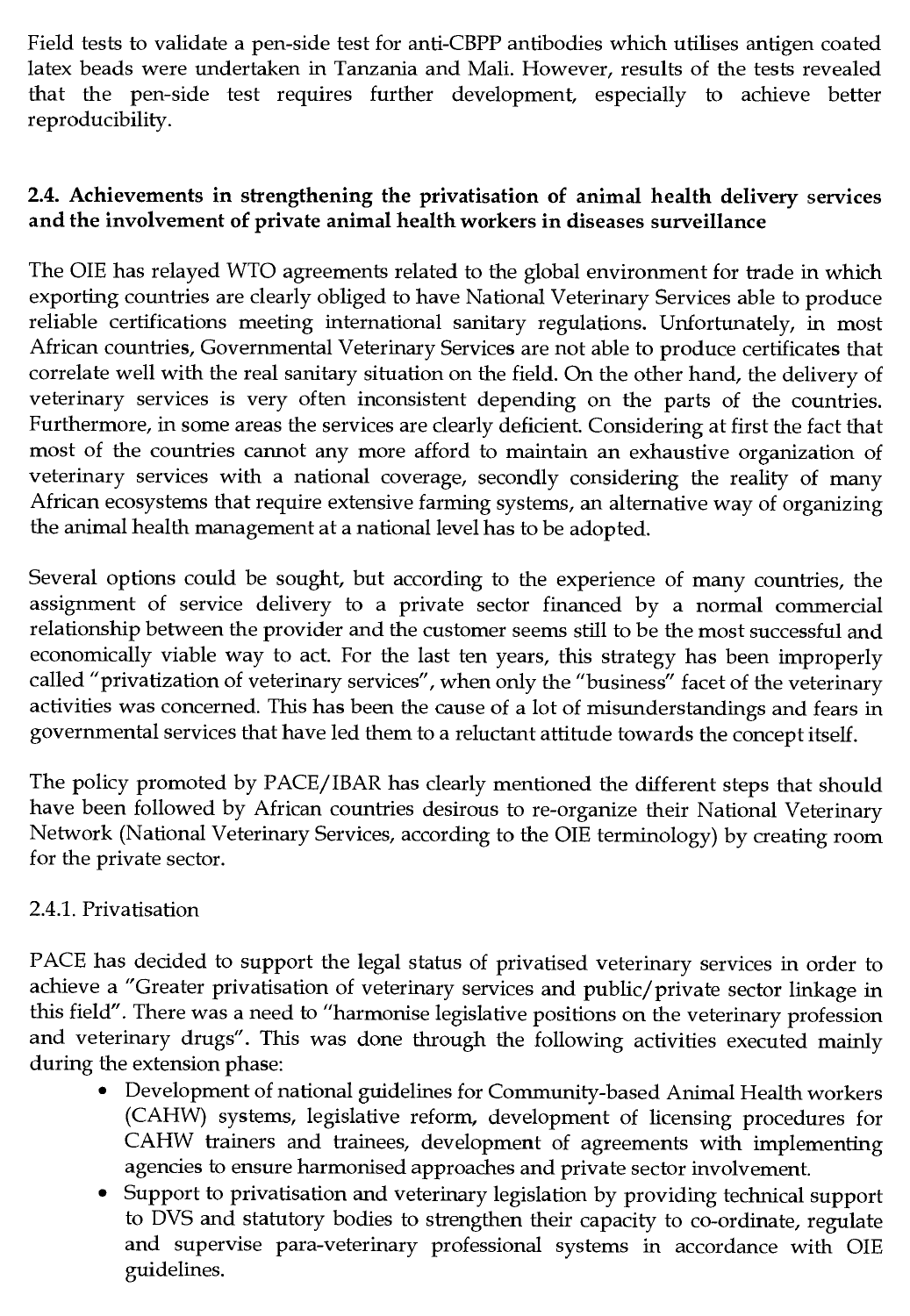From the results of a questionnaire survey conducted during the 6<sup>th</sup> PACE Annual Coordination Meeting in Mombassa in June 2006, all countries allow private veterinarians to operate although their activities are restricted in Cameroon. Most countries also allow CAHWs or auxiliaries to work in the delivery of veterinary services, but always under supervision. The exceptions are Benin, Cameroon and Mali. In Mali there is a large cadre of trained technicians working in the delivery of veterinary services. Thus the role of the private sector in PACE countries is very significant and can be roughly divided into two categories as follows:

- Private veterinarians and other trained professionals (engineers) delivering services to meet PACE objectives e.g. participation in vaccination campaigns and official epidemio-surveillance programmes.
- Technicians, CAHWs and Auxiliaries delivering veterinary services under veterinary supervision.

From the Final Evaluation Mission questionnaire survey, 20 countries stated that PACE had assisted in improving their private veterinary services including the use of CAHWs. This support included training and modernisation of veterinary legislation.

## 2.4.2. CAHWs

Over the last 10 years, there has been an increasing consensus that CAHWs or their equivalent can play a significant role in the delivery of veterinary services under certain circumstances, namely in situations where conventional veterinary systems cannot operate e.g. in conflict situations, remote ASAL areas etc. CAHWs by the nature of their background, may have limited education and so require careful supervision and strict restrictions on the veterinary tasks that they can carry out e.g. simple treatments, administration of vaccinations etc. The development of the role of CAHWs in veterinary services has been greatest in East Africa, but auxiliaries are also widely employed by veterinary services in certain West African countries. For example, in Guinea there is a significant cadre (estimated 10,000) auxiliaries linked closely with Farmers' Associations, and several hundred of these are employed by private veterinarians in the delivery of veterinary services. Thus the concept of CAHWs is relevant throughout the entire PACE region.

The CAPE Sub-unit was contracted by DFID and although part of its activities were planned to be linked to PACE by working closely with the VLPU, it appears that CAPE operated semi-autonomously and to its own logical framework. Its purpose was to establish sustainable animal health services to control diseases that threaten livestock in the Greater Horn of Africa, especially Rinderpest, and with EDF allocated funds, to carry out analysis/ development of CAHW delivery systems in West Africa.

CAPE was very active in carrying out its PACE linked agenda, namely the strengthening of veterinary services through privatisation and community based animal health. It succeeded in bringing together veterinarians and animal health assistants to establish private veterinary practices for pastoralists in the Greater Horn (Ethiopia, Kenya, Somalia, Sudan, Tanzania and Uganda). This was achieved by training, knowledge sharing and advocacy and by the end of its contract; CAPE had developed CAHW privatisation methodologies which were available to other countries. It is concluded that the CAPE activities were implemented efficiently in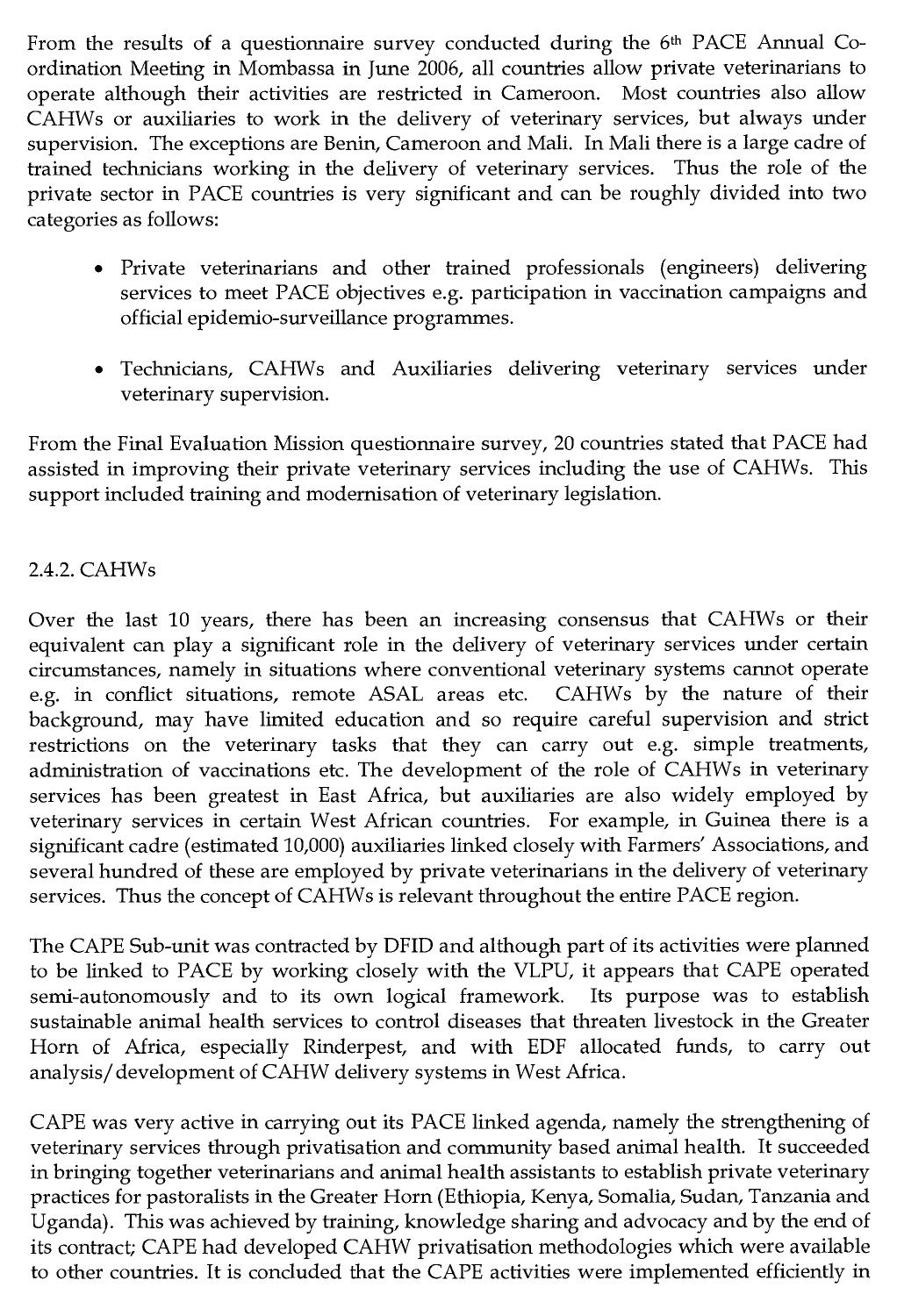the Greater Horn of Africa, although there is no indication that the development of CAHW delivery systems has been extended to West Africa as originally planned.

# 2.4.3. Strengthening linkages between Central Institutions and livestock farmers

It is clear that a great deal of material to increase farmer awareness and strengthen linkages between the central and field levels has been produced under PACE. Much of this material has been of high quality. It appears, however, that the effectiveness of distributing this material has been variable. In addition, the potential for more widespread dissemination of good quality materials between countries has not been achieved as effectively as it could have been. In hindsight, the PACE programme should have made provision for systematic validation and archiving of awareness materials, and dissemination of examples of best practice for the benefit of all.

# 2.4.4. Legislation

Overall, the VLPU has accomplished good progress in the development of modernised veterinary legislation to provide a legal framework for private veterinary services. From the results of the Final Evaluation Mission's questionnaire survey, of the 27 PACE countries that responded 23 stated that PACE recommendations had been incorporated into their amended veterinary legislation. These amendments and updating include:

- Delineation of practices allowed by veterinarians and non-veterinarians (engineers, technicians, CAHWs and auxiliaries)
- Regulations concerning mandates to private veterinarians to participate in government activities (e.g. vaccination campaigns, participation in surveillance programmes). This is particularly relevant in francophone West Africa
- Control of veterinary pharmaceuticals

Because a comprehensive analysis of the veterinary legislation in each of the PACE countries was beyond the scope of the VLPU, it recommended in the 2nd'Annual PACE Report (June 2002 to May 2003) that a one month mission on legislation by an international expert be carried out for each country. This was not implemented.

Unfortunately, although there has been good progress in the elaboration of modernized veterinary legislation to support privatised veterinary services, much of this renewed legislation has still to be approved by respective parliaments. Thus of 11 PACE countries who modernised their legislation as a result of PACE recommendations and were examined in some detail by the Final Evaluation Mission (Guinea, Senegal, Burkina Faso, Guinea Bissau, Mauritania, Niger, Nigeria, Rwanda, Kenya, Tanzania, Uganda and Sudan), only in Niger, Rwanda and Tanzania has the modernised legislation been approved, although approval of the updated legislation in Guinea Bissau is expected very soon. In Mauritania, the elaboration of the existing legislation to include the working practices of veterinarians including private veterinarians was promulgated in 2004 and the decree applications will be adopted soon.

# **2.5. Achievement on the establishment of ARIS**

Information plays important role in prioritising economically or socially important diseases for research or control purposes and also to make rational resource allocation. These days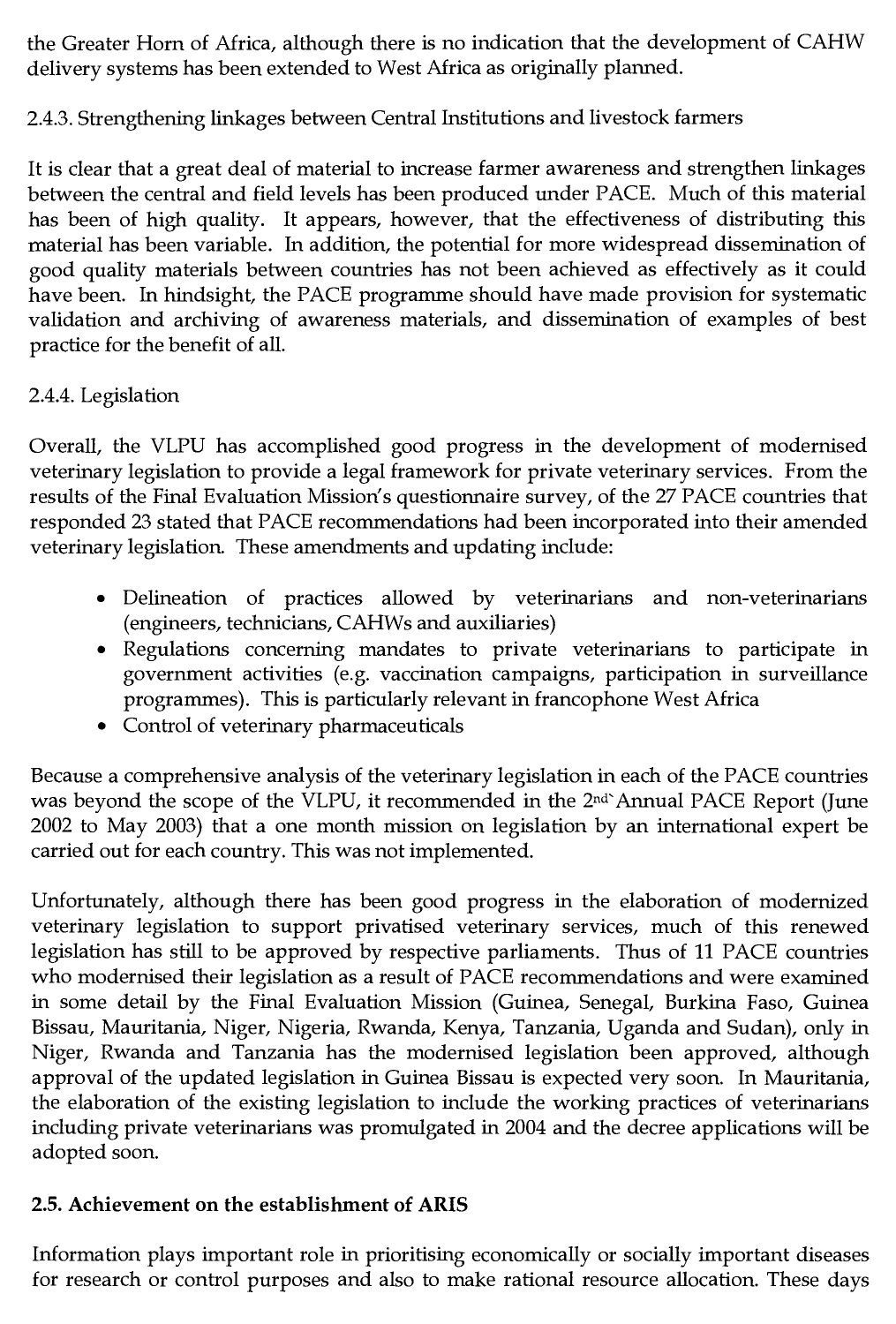international organisations and keeping informed consumers, importers and exporters and the general public is of paramount importance. International certification for freedom from disease is only possible if countries can show verifiable indicators, for which information again is crucial. Hence, an animal resources information system fulfilling these requirements is needed at different levels.

As part of capacity building in collecting timely disease data for early warning and early reaction and also other animal resources data for generating information for planning and decision-making, PACE has developed an information management tool.This tool is the PACE Integrated Database (PID), which was launched at the end of October 2002. The PACE Integrated Database (PID) was named Animal Resources Information System (ARIS) later on due to its capacity to manage various animal resources related data. ARIS is perceived as the adequate response to needs of National Veterinary Services for a comprehensive Information System. It is an information management tool based on Oracle for the storage, transfer and analysis of animal resources data and sharing information generated from these. Unlike other zoo-sanitary databases, ARIS has modules to capture and manage data/information related to:

a. Animal Health:

- -Passive surveillance and disease reporting,
- -Outbreak emergency reporting,
- -Abattoirs surveillance,
- -Active surveillance of major TADs

b. Veterinary Institutional Management

- -Animal Health Infrastructures & equipments
- -Human resources (number and distribution of public & private professionals...)
- -In-built performances Indicators to monitor and evaluate veterinary services

c. Livestock Production, numbers, trade and economics

-Population, spatial distributions...

-Production

-Trade of animal and animal products

Thus with the use of ARIS, national animal health authorities can make adequate decisions, plan and organise control programmes in line with the availability of their human and material resources. There is a facility of integrating different data from animal resources sector which enables users to combine or compare data from one module with another (e.g. disease occurrence with livestock numbers in a given area). This approach of integrating data from different sections of Animal Resources ministries or departments is meant to avoid duplication of databases and fragmentation of data and information from these.

Twenty eight of the 30 PACE countries have installed ARIS and are using it in their Headquarters. Not only has the Data Management Unit developed and introduced ARIS, it has also established a Local Area Network in IBAR and has undertaken livestock disease and resources mapping using GIS. It has undertaken training and preparation of manuals on the use of the software it has developed. The Unit has also re-launched the PACE/IBAR website.

The transition ARIS made from PID to its present status and its integration to IBAR removes all doubts that it is a project based database and phases out with PACE. IBAR will ensure the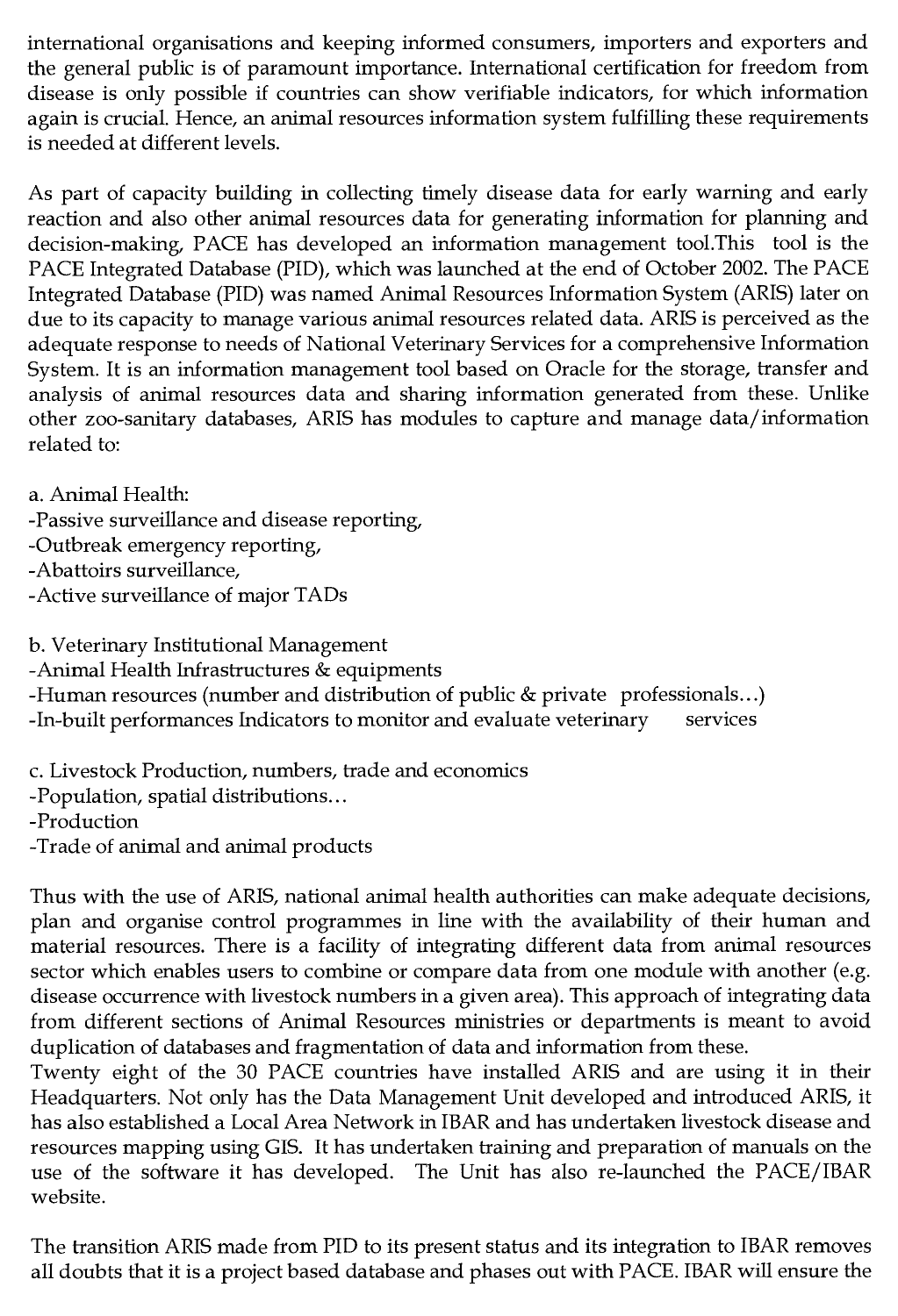The feed back received from users both at IBAR and countries' levels following a three-year testing phase, is that ARIS is indeed an all-compassing and very useful information system for Livestock Institutions in Africa. It was unanimously acknowledged that ARIS is the response to needs of African Veterinary Services for an Animal Resources Information system and therefore it should receive the required attention and support to enable the optimal use of all its modules at AU-IBAR and in member countries.

Besides ARIS, PACE has been supporting the establishment of an Information and Communication System (ICS) in AU-IBAR to improve the access and sharing of information with member countries and with International Institutions. PACE established and maintained a LAN with an e.mail system and mailing lists in IBAR. It has supported the development of a website, an insider news flash and currently the development of a digital library database. Under PACE a large amount of communication materials of various formats were also produced at the PCU level and in national components but the sharing of these materials is still limited. ARIS for its optimal use, needs to be a component of this overall ICS at IBAR and member countries. Within AU-IBAR Intranet system, ARIS and the library database will constitute interactive tools that will significantly facilitate the upload of data, reports and communication materials from member countries and vise versa. It is therefore to be seen as a great achievement for PACE to hand over a functioning and modern ICS to IBAR.

# **2.6. Capacity Building for Communication**

The Information and Communication Unit (ICU) of the Pan African programme for the Control of Epizootics (PACE) is one of the Unit established at the beginning of the Programme in 2000, with the main objective of creating and enhancing information management capacity, in particular the establishment of system for managing disease surveillance information. Even though communication is obviously a mandate of all PACE units, the epidemiology and the communication units of the programme were more involved in the achievement of this goal for the whole. The Global Plan of PACE has attributed great importance to the capacity of data management and communication at AU/IBAR.

The main objective of ICU was to develop and introduce a sustainable information system to PACE and advise, facilitate, support, harmonise, catalyse and inform PACE Regional and National Coordination in appropriate data collection, transmission and analysis and information dissemination systems making use of appropriate Information and Communication Technology (ICT). Experiences acquired during the process and system established would be the basis for future IBAR information management system.

One of the main achievements of the ICU was to establish an information system for PACE, which can later serve as basis for IBAR's information system. This information system has been called PACE Integrated Database (PID) first, then Animal Resources Information System (ARIS), and has been largely presented in part 5. above.

During the last five years, IBAR in general and PACE in particular have undergone significant shift from paper based information management to digital age. This was possible by the introduction of networked computing facilities and improved Internet connectivity. Data safety and security as well as preventive maintenance of computing facilities were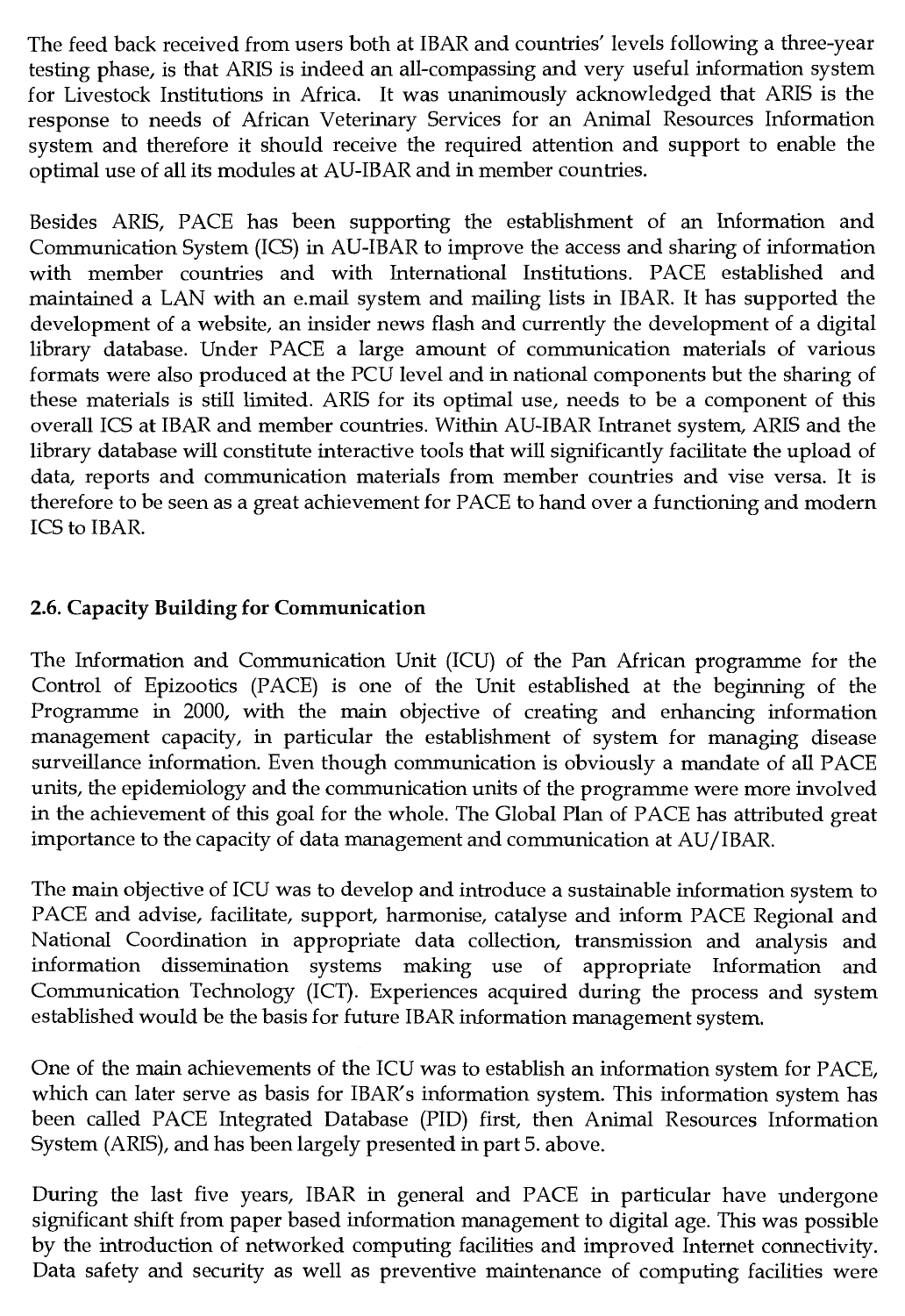instituted. Training of ICU staff in database operation and administration and GIS was another area given priority regarding capacity building in information management.

With the objective of unlocking information contained in paper documents and allow wider information sharing, The ICU mobilised two consultants in 2001 to sort valuable paper documents from PARC implementation, scanned these and produced interactive CD-ROM. The CD-ROM runs using an Internet browser and had search facility. This first material named PARC and PACE Information Resource CD-ROM Volume I, had also Global Plan and Annual Work Plan and Cost Estimate (AWP & CE) of PACE Regional and National Programmes. The CD-ROM served to fill the gap of lacking Website for information dissemination and beyond to share information with anybody with a computer, which has a CD-ROM drive. A second volume of this CD-ROM was produced in 2002 with more information including country baseline data and contact address with interactive map of countries.

Monthly disease occurrence constitutes the bulk of data collected from AU member states. Data collected from countries in this way are compiled, analysed and Information generated is published on Pan African Animal Health Yearbook by the ICU. The ICU applied for and secured the International Standard Serial Number (ISSN) for the hard copy publication of the Yearbook. There are two separate ISSN for the English (1811-007X) and the French (1811- 0088) language publications. In addition to increased rate in reporting and wider geographical coverage of reporting, more and more countries are shifting from paper based reporting to electronic filing of reports as e-mail attachments. Efforts made by the ICU have also contributed to increased number of reporting to the OIE. The disease-reporting rate to the OIE from African countries rose from 60.1% in 2000 to 90.5% at the end of 2003, an increase over 30% in three years time.

One of the tasks the ICU proposed and actively engaged in was the harmonisation of data collection and reporting procedures with other international and regional organisations. Often countries find it difficult to report to several international and regional organisations on regular basis using different forms, even when the type of data remain more or less the same. To avoid this reporting burden on member states, the ICU was looking into possibilities of harmonising and where possible automating the production and submission of reports from these countries to the organisations. In line with this, ARIS has incorporated a facility which allow countries to generate the monthly disease occurrence report to OIE, commonly know as SR-3, and where Internet connection is available directly send this report by e-mail. This facility is currently used by Cote d'Ivoire, Ghana and Uganda.

The ICU had planned and implemented during the second year work programme compiling epidemiological data and update Eco-zone maps of Eastern and Central Africa. The purpose of this information is to assist reviewing current Rinderpest eradication strategy in the Region. Information on cattle numbers, movement patterns, most recent Rinderpest outbreaks and strategies followed by countries in the then two suspected foci in the Eastern African region and the *Cordon Sanitaire* as well as the adjust areas is compiled and presented as maps. A total of six maps with specific information and an additional one combining information from the previous six have been produced using GIS software, Mapinfo Professional 5.5. Data collected from the questionnaire circulated to member countries, PACE Global plans of national components, Digital Chart of the World (DCW) and some specific sources were used to compile the following maps.